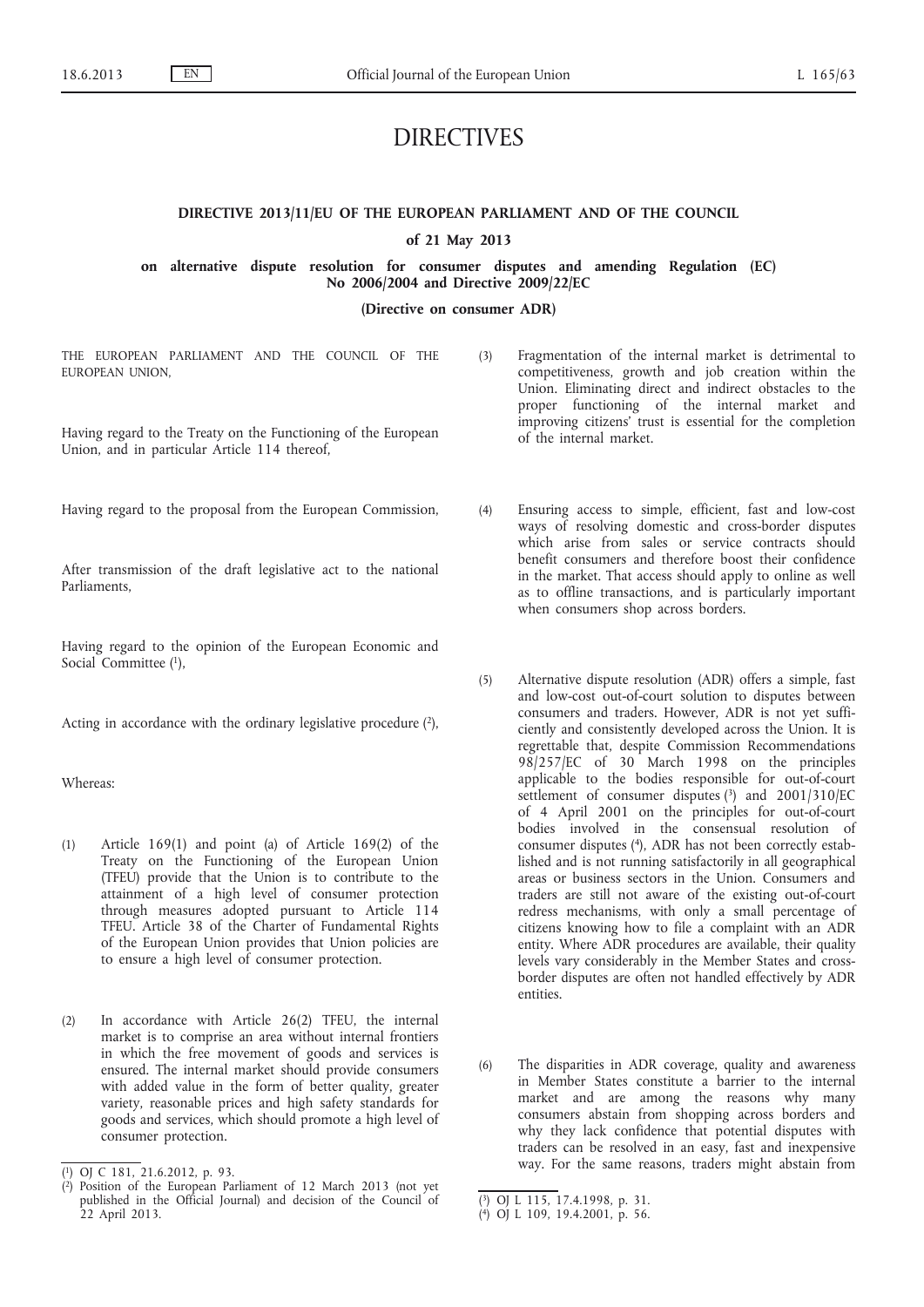selling to consumers in other Member States where there is no sufficient access to high-quality ADR procedures. Furthermore, traders established in a Member State where high-quality ADR procedures are not sufficiently available are put at a competitive disadvantage with regard to traders that have access to such procedures and can thus resolve consumer disputes faster and more cheaply.

- (7) In order for consumers to exploit fully the potential of the internal market, ADR should be available for all types of domestic and cross-border disputes covered by this Directive, ADR procedures should comply with consistent quality requirements that apply throughout the Union, and consumers and traders should be aware of the existence of such procedures. Due to increased cross-border trade and movement of persons, it is also important that ADR entities handle cross-border disputes effectively.
- (8) As advocated by the European Parliament in its resolutions of 25 October 2011 on alternative dispute resolution in civil, commercial and family matters and of 20 May 2010 on delivering a single market to consumers and citizens, any holistic approach to the single market which delivers results for its citizens should as a priority develop simple, affordable, expedient and accessible system of redress.
- (9) In its Communication of 13 April 2011 entitled 'Single Market Act — Twelve levers to boost growth and strengthen confidence — "Working together to create new growth" ', the Commission identified legislation on ADR which includes an electronic commerce (e-commerce) dimension, as one of the twelve levers to boost growth, strengthen confidence and make progress towards completing the Single Market.
- (10) In its conclusions of 24-25 March and 23 October 2011, the European Council invited the European Parliament and the Council to adopt, by the end of 2012, a first set of priority measures to bring a new impetus to the Single Market. Moreover, in its Conclusions of 30 May 2011 on the Priorities for relaunching the Single Market, the Council of the European Union highlighted the importance of e-commerce and agreed that consumer ADR schemes can offer low-cost, simple and quick redress for both consumers and traders. The successful implementation of those schemes requires sustained political commitment and support from all actors, without compromising the affordability, transparency, flexibility, speed and quality of decision-making by the ADR entities falling within the scope of this Directive.
- (11) Given the increasing importance of online commerce and in particular cross-border trade as a pillar of Union economic activity, a properly functioning ADR infrastructure for consumer disputes and a properly integrated

online dispute resolution (ODR) framework for consumer disputes arising from online transactions are necessary in order to achieve the Single Market Act's aim of boosting citizens' confidence in the internal market.

- (12) This Directive and Regulation (EU) No 524/2013 of the European Parliament and of the Council of 21 May 2013 on online dispute resolution for consumer disputes (1) are two interlinked and complementary legislative instruments. Regulation (EU) No 524/2013 provides for the establishment of an ODR platform which offers consumers and traders a single point of entry for the out-of-court resolution of online disputes, through ADR entities which are linked to the platform and offer ADR through quality ADR procedures. The availability of quality ADR entities across the Union is thus a precondition for the proper functioning of the ODR platform.
- (13) This Directive should not apply to non-economic services of general interest. Non-economic services are services which are not performed for economic consideration. As a result, non-economic services of general interest performed by the State or on behalf of the State, without remuneration, should not be covered by this Directive irrespective of the legal form through which those services are provided.
- (14) This Directive should not apply to health care services as defined in point (a) of Article 3 of Directive 2011/24/EU of the European Parliament and of the Council of 9 March 2011 on the application of patients' rights in cross-border healthcare  $(2)$ .
- (15) The development within the Union of properly functioning ADR is necessary to strengthen consumers' confidence in the internal market, including in the area of online commerce, and to fulfil the potential for and opportunities of cross-border and online trade. Such development should build on existing ADR procedures in the Member States and respect their legal traditions. Both existing and newly established properly functioning dispute resolution entities that comply with the quality requirements set out in this Directive should be considered as 'ADR entities' within the meaning of this Directive. The dissemination of ADR can also prove to be important in those Member States in which there is a substantial backlog of cases pending before the courts, preventing Union citizens from exercising their right to a fair trial within a reasonable time.
- (16) This Directive should apply to disputes between consumers and traders concerning contractual obligations stemming from sales or services contracts, both online and offline, in all economic sectors, other than the

<sup>(</sup> 1) See page 1 of this Official Journal.

<sup>(</sup> 2) OJ L 88, 4.4.2011, p. 45.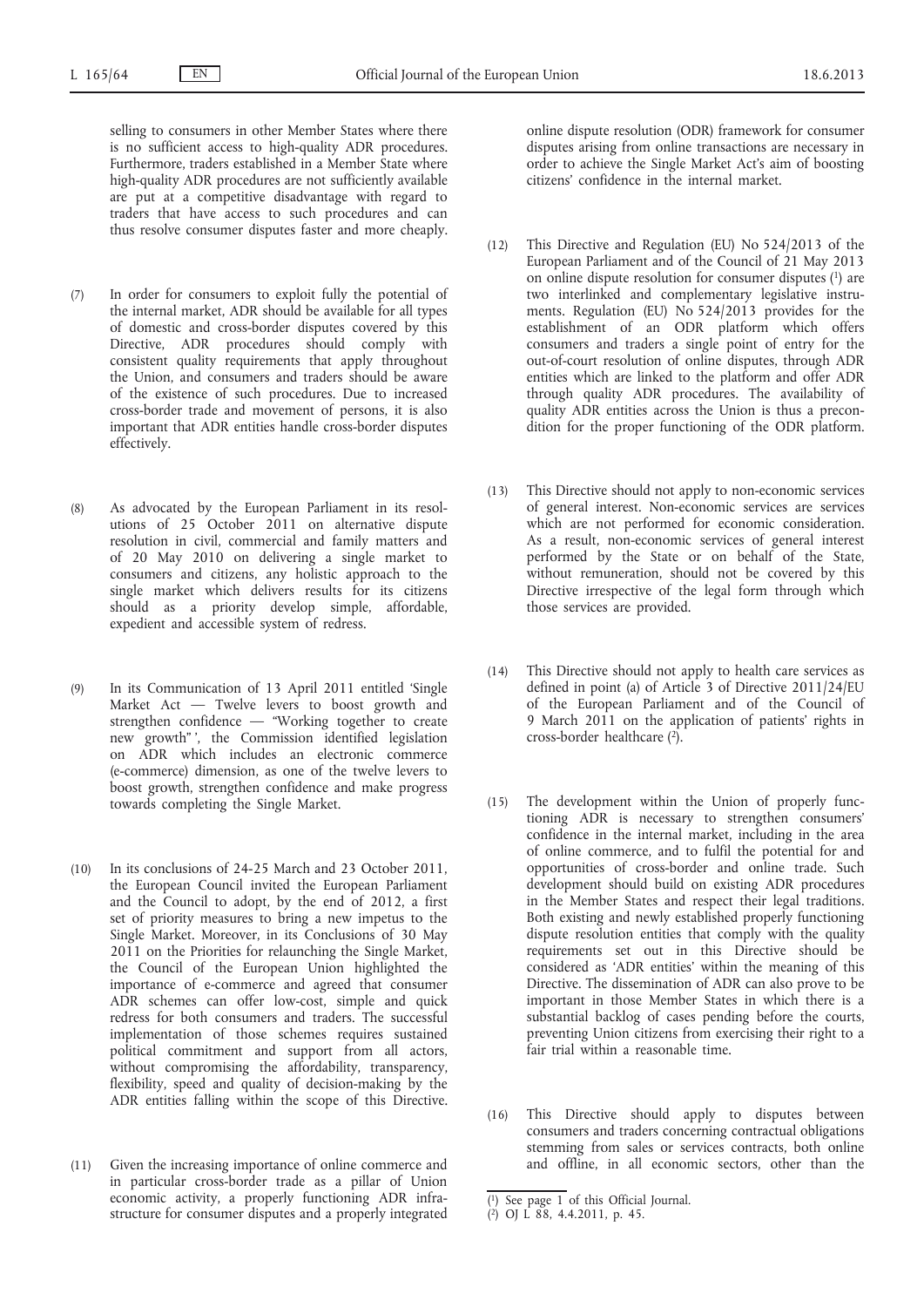exempted sectors. This should include disputes arising from the sale or provision of digital content for remuneration. This Directive should apply to complaints submitted by consumers against traders. It should not apply to complaints submitted by traders against consumers or to disputes between traders. However, it should not prevent Member States from adopting or maintaining in force provisions on procedures for the out-of-court resolution of such disputes.

- (17) Member States should be permitted to maintain or introduce national provisions with regard to procedures not covered by this Directive, such as internal complaint handling procedures operated by the trader. Such internal complaint handling procedures can constitute an effective means for resolving consumer disputes at an early stage.
- (18) The definition of 'consumer' should cover natural persons who are acting outside their trade, business, craft or profession. However, if the contract is concluded for purposes partly within and partly outside the person's trade (dual purpose contracts) and the trade purpose is so limited as not to be predominant in the overall context of the supply, that person should also be considered as a consumer.
- (19) Some existing Union legal acts already contain provisions concerning ADR. In order to ensure legal certainty, it should be provided that, in the event of conflict, this Directive is to prevail, except where it explicitly provides otherwise. In particular, this Directive should be without prejudice to Directive 2008/52/EC of the European Parliament and of the Council of 21 May 2008 on certain aspects of mediation in civil and commercial matters  $(1)$ , which already sets out a framework for systems of mediation at Union level for cross-border disputes, without preventing the application of that Directive to internal mediation systems. This Directive is intended to apply horizontally to all types of ADR procedures, including to ADR procedures covered by Directive 2008/52/EC.
- (20) ADR entities are highly diverse across the Union but also within the Member States. This Directive should cover any entity that is established on a durable basis, offers the resolution of a dispute between a consumer and a trader through an ADR procedure and is listed in accordance with this Directive. This Directive may also cover, if Member States so decide, dispute resolution entities which impose solutions which are binding on the parties. However, an out-of-court procedure which is created on an ad hoc basis for a single dispute between a consumer and a trader should not be considered as an ADR procedure.
- (21) Also ADR procedures are highly diverse across the Union and within Member States. They can take the form of procedures where the ADR entity brings the parties together with the aim of facilitating an amicable solution, or procedures where the ADR entity proposes a solution or procedures where the ADR entity imposes a solution. They can also take the form of a combination of two or more such procedures. This Directive should be without prejudice to the form which ADR procedures take in the Member States.
- (22) Procedures before dispute resolution entities where the natural persons in charge of dispute resolution are employed or receive any form of remuneration exclusively from the trader are likely to be exposed to a conflict of interest. Therefore, those procedures should, in principle, be excluded from the scope of this Directive, unless a Member State decides that such procedures can be recognised as ADR procedures under this Directive and provided that those entities are in complete conformity with the specific requirements on independence and impartiality laid down in this Directive. ADR entities offering dispute resolution through such procedures should be subject to regular evaluation of their compliance with the quality requirements set out in this Directive, including the specific additional requirements ensuring their independence.
- (23) This Directive should not apply to procedures before consumer-complaint handling systems operated by the trader, nor to direct negotiations between the parties. Furthermore, it should not apply to attempts made by a judge to settle a dispute in the course of a judicial proceeding concerning that dispute.
- (24) Member States should ensure that disputes covered by this Directive can be submitted to an ADR entity which complies with the requirements set out in this Directive and is listed in accordance with it. Member States should have the possibility of fulfilling this obligation by building on existing properly functioning ADR entities and adjusting their scope of application, if needed, or by providing for the creation of new ADR entities. This Directive should not preclude the functioning of existing dispute resolution entities operating within the framework of national consumer protection authorities of Member States where State officials are in charge of dispute resolution. State officials should be regarded as representatives of both consumers' and traders' interests. This Directive should not oblige Member States to create a specific ADR entity in each retail sector. When necessary, in order to ensure full sectoral and geographical coverage by and access to ADR, Member States should have the possibility to provide for the creation of a residual ADR entity that deals with disputes for the resolution of which no specific ADR entity is competent. Residual ADR entities are intended to be a safeguard for consumers and traders by ensuring that there are no gaps in access to an ADR entity.

<sup>(</sup> 1) OJ L 136, 24.5.2008, p. 3.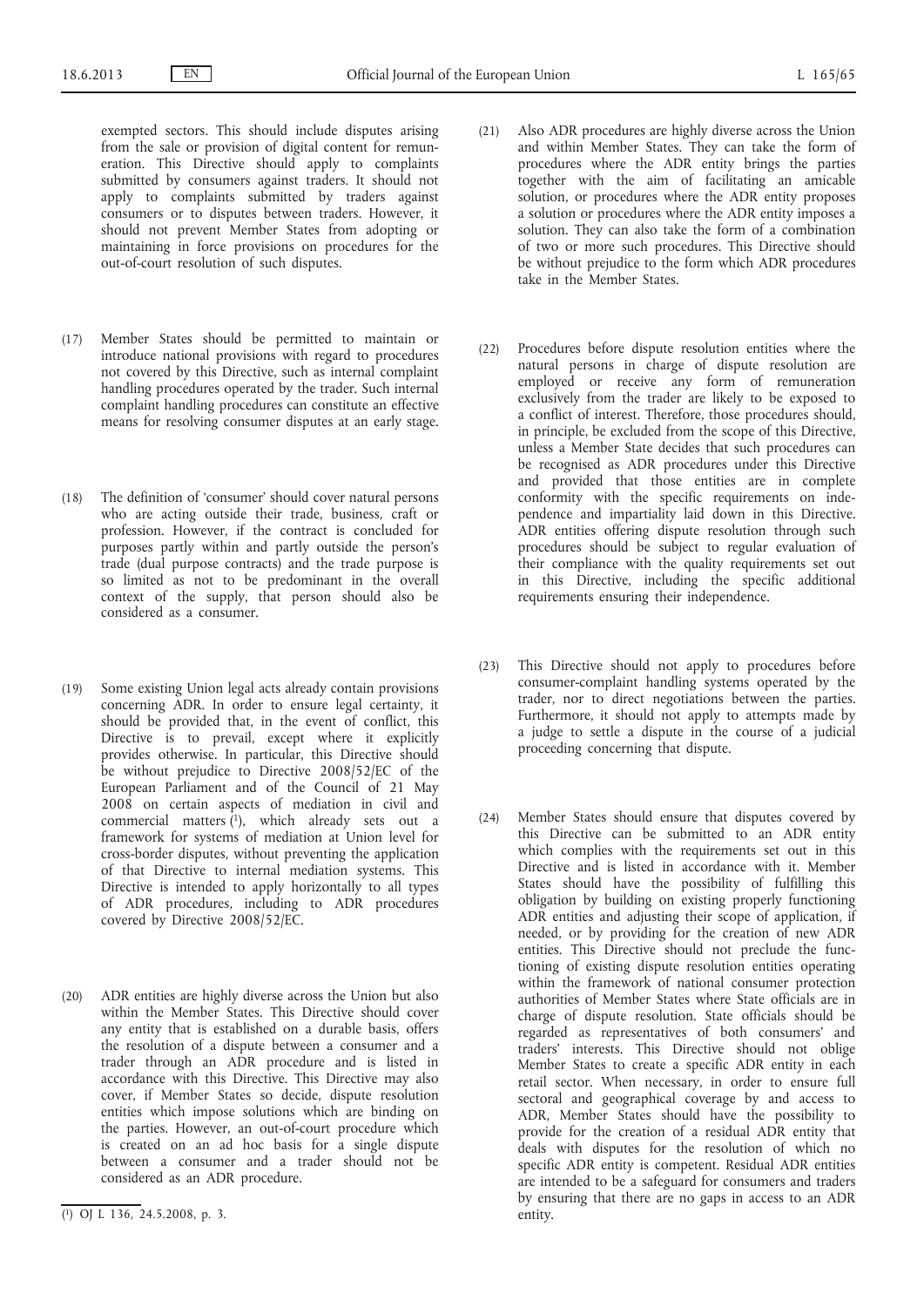- (25) This Directive should not prevent Member States from maintaining or introducing legislation on procedures for out-of-court resolution of consumer contractual disputes which is in compliance with the requirements set out in this Directive. Furthermore, in order to ensure that ADR entities can operate effectively, those entities should have the possibility of maintaining or introducing, in accordance with the laws of the Member State in which they are established, procedural rules that allow them to refuse to deal with disputes in specific circumstances, for example where a dispute is too complex and would therefore be better resolved in court. However, procedural rules allowing ADR entities to refuse to deal with a dispute should not impair significantly consumers' access to ADR procedures, including in the case of crossborder disputes. Thus, when providing for a monetary threshold, Member States should always take into account that the real value of a dispute may vary among Member States and, consequently, setting a disproportionately high threshold in one Member State could impair access to ADR procedures for consumers from other Member States. Member States should not be required to ensure that the consumer can submit his complaint to another ADR entity, where an ADR entity to which the complaint was first submitted has refused to deal with it because of its procedural rules. In such cases Member States should be deemed to have fulfilled their obligation to ensure full coverage of ADR entities.
- (26) This Directive should allow traders established in a Member State to be covered by an ADR entity which is established in another Member State. In order to improve the coverage of and consumer access to ADR across the Union, Member States should have the possibility of deciding to rely on ADR entities established in another Member State or regional, transnational or pan-European ADR entities, where traders from different Member States are covered by the same ADR entity. Recourse to ADR entities established in another Member State or to transnational or pan-European ADR entities should, however, be without prejudice to Member States' responsibility to ensure full coverage by and access to ADR entities.
- (27) This Directive should be without prejudice to Member States maintaining or introducing ADR procedures dealing jointly with identical or similar disputes between a trader and several consumers. Comprehensive impact assessments should be carried out on collective out-of-court settlements before such settlements are proposed at Union level. The existence of an effective system for collective claims and easy recourse to ADR should be complementary and they should not be mutually exclusive procedures.
- (28) The processing of information relating to disputes covered by this Directive should comply with the rules on the protection of personal data laid down in the laws, regulations and administrative provisions of the Member States adopted pursuant to Directive 95/46/EC of the

European Parliament and of the Council of 24 October 1995 on the protection of individuals with regard to the processing of personal data and on the free movement of such data (1).

- (29) Confidentiality and privacy should be respected at all times during the ADR procedure. Member States should be encouraged to protect the confidentiality of ADR procedures in any subsequent civil or commercial judicial proceedings or arbitration.
- (30) Member States should nevertheless ensure that ADR entities make publicly available any systematic or significant problems that occur frequently and lead to disputes between consumers and traders. The information communicated in this regard could be accompanied by recommendations as to how such problems can be avoided or resolved in future, in order to raise traders' standards and to facilitate the exchange of information and best practices.
- (31) Member States should ensure that ADR entities resolve disputes in a manner that is fair, practical and proportionate to both the consumer and the trader, on the basis of an objective assessment of the circumstances in which the complaint is made and with due regard to the rights of the parties.
- (32) The independence and integrity of ADR entities is crucial in order to gain Union citizens' trust that ADR mechanisms will offer them a fair and independent outcome. The natural person or collegial body in charge of ADR should be independent of all those who might have an interest in the outcome and should have no conflict of interest which could impede him or it from reaching a decision in a fair, impartial and independent manner.
- (33) The natural persons in charge of ADR should only be considered impartial if they cannot be subject to pressure that potentially influences their attitude towards the dispute. In order to ensure the independence of their actions, those persons should also be appointed for a sufficient duration, and should not be subject to any instructions from either party or their representative.
- (34) In order to ensure the absence of any conflict of interest, natural persons in charge of ADR should disclose any circumstances that might affect their independence and impartiality or give rise to a conflict of interest with either party to the dispute they are asked to resolve. This could be any financial interest, direct or indirect, in the outcome of the ADR procedure or any personal or business relationship with one or more of the parties during the three years prior to assuming the post, including any capacity other than for the purposes of ADR in which the person concerned has acted for one or more of the parties, for a professional organisation or a business association of which one of the parties is a member or for any other member thereof.

<sup>(</sup> 1) OJ L 281, 23.11.1995, p. 31.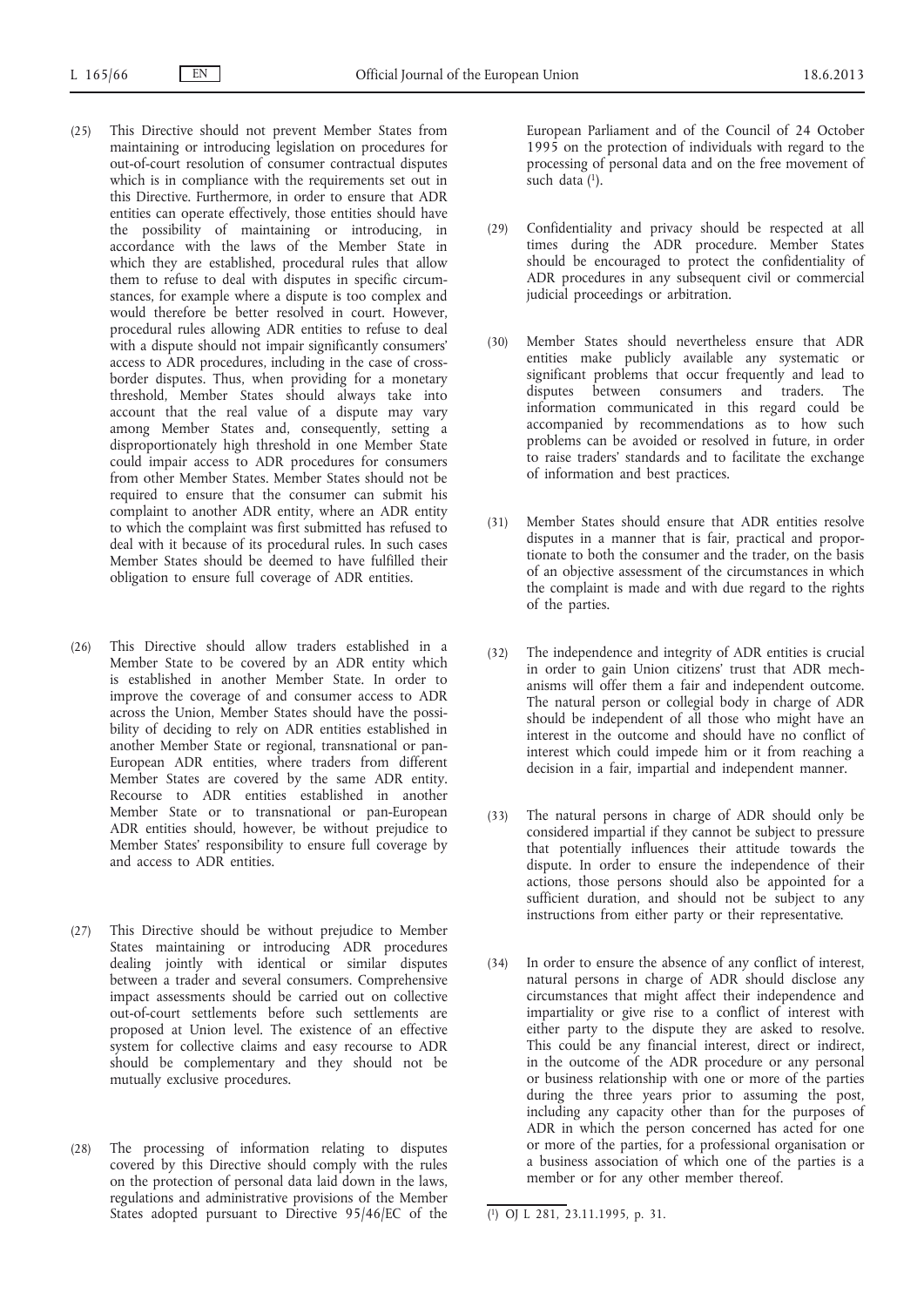- (35) There is a particular need to ensure the absence of such pressure where the natural persons in charge of ADR are employed or receive any form of remuneration from the trader. Therefore, specific requirements should be provided for in the event that Member States decide to allow dispute resolution procedures in such cases to qualify as ADR procedures under this Directive. Where natural persons in charge of ADR are employed or receive any form of remuneration exclusively from a professional organisation or a business association of which the trader is a member, they should have at their disposal a separate and dedicated budget sufficient to fulfil their tasks.
- (36) It is essential for the success of ADR, in particular in order to ensure the necessary trust in ADR procedures, that the natural persons in charge of ADR possess the necessary expertise, including a general understanding of law. In particular, those persons should have sufficient general knowledge of legal matters in order to understand the legal implications of the dispute, without being obliged to be a qualified legal professional.
- (37) The applicability of certain quality principles to ADR procedures strengthens both consumers' and traders' confidence in such procedures. Such quality principles were first developed at Union level in Recommendations 98/257/EC and 2001/310/EC. By making some of the principles established in those Commission Recommendations binding, this Directive establishes a set of quality requirements which apply to all ADR procedures carried out by an ADR entity which has been notified to the Commission.
- (38) This Directive should establish quality requirements of ADR entities, which should ensure the same level of protection and rights for consumers in both domestic and cross-border disputes. This Directive should not prevent Member States from adopting or maintaining rules that go beyond what is provided for in this Directive.
- (39) ADR entities should be accessible and transparent. In order to ensure the transparency of ADR entities and of ADR procedures it is necessary that the parties receive the clear and accessible information they need in order to take an informed decision before engaging in an ADR procedure. The provision of such information to traders should not be required where their participation in ADR procedures is mandatory under national law.
- (40) A properly functioning ADR entity should conclude online and offline dispute resolution proceedings expeditiously within a timeframe of 90 calendar days starting on the date on which the ADR entity has received the

complete complaint file including all relevant documentation pertaining to that complaint, and ending on the date on which the outcome of the ADR procedure is made available. The ADR entity which has received a complaint should notify the parties after receiving all the documents necessary to carry out the ADR procedure. In certain exceptional cases of a highly complex nature, including where one of the parties is unable, on justified grounds, to take part in the ADR procedure, ADR entities should be able to extend the timeframe for the purpose of undertaking an examination of the case in question. The parties should be informed of any such extension, and of the expected approximate length of time that will be needed for the conclusion of the dispute.

- (41) ADR procedures should preferably be free of charge for the consumer. In the event that costs are applied, the ADR procedure should be accessible, attractive and inexpensive for consumers. To that end, costs should not exceed a nominal fee.
- (42) ADR procedures should be fair so that the parties to a dispute are fully informed about their rights and the consequences of the choices they make in the context of an ADR procedure. ADR entities should inform consumers of their rights before they agree to or follow a proposed solution. Both parties should also be able to submit their information and evidence without being physically present.
- (43) An agreement between a consumer and a trader to submit complaints to an ADR entity should not be binding on the consumer if it was concluded before the dispute has materialised and if it has the effect of depriving the consumer of his right to bring an action before the courts for the settlement of the dispute. Furthermore, in ADR procedures which aim at resolving the dispute by imposing a solution, the solution imposed should be binding on the parties only if they were informed of its binding nature in advance and specifically accepted this. Specific acceptance by the trader should not be required if national rules provide that such solutions are binding on traders.
- (44) In ADR procedures which aim at resolving the dispute by imposing a solution on the consumer, in a situation where there is no conflict of laws, the solution imposed should not result in the consumer being deprived of the protection afforded to him by the provisions that cannot be derogated from by agreement by virtue of the law of the Member State where the consumer and the trader are habitually resident. In a situation involving a conflict of laws, where the law applicable to the sales or service contract is determined in accordance with Article 6(1) and (2) of Regulation (EC) No 593/2008 of the European Parliament and of the Council of 17 June 2008 on the law applicable to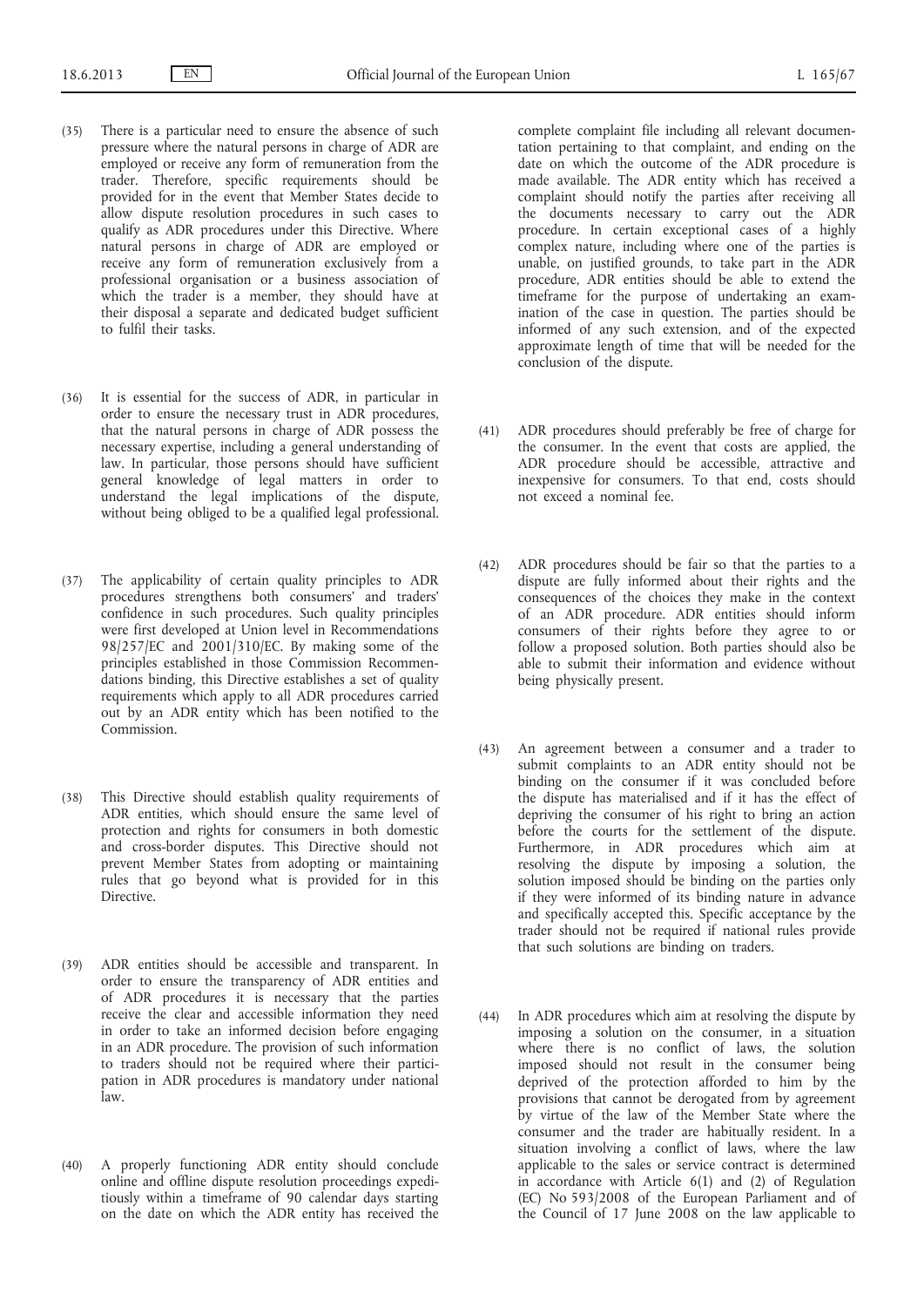contractual obligations (Rome I)  $(1)$ , the solution imposed by the ADR entity should not result in the consumer being deprived of the protection afforded to him by the provisions that cannot be derogated from by agreement by virtue of the law of the Member State in which the consumer is habitually resident. In a situation involving a conflict of laws, where the law applicable to the sales or service contract is determined in accordance with Article 5(1) to (3) of the Rome Convention of 19 June 1980 on the law applicable to contractual obligations  $(2)$ , the solution imposed by the ADR entity should not result in the consumer being deprived of the protection afforded to the consumer by the mandatory rules of the law of the Member State in which the consumer is habitually resident.

- (45) The right to an effective remedy and the right to a fair trial are fundamental rights laid down in Article 47 of the Charter of Fundamental Rights of the European Union. Therefore, ADR procedures should not be designed to replace court procedures and should not deprive consumers or traders of their rights to seek redress before the courts. This Directive should not prevent parties from exercising their right of access to the judicial system. In cases where a dispute could not be resolved through a given ADR procedure whose outcome is not binding, the parties should subsequently not be prevented from initiating judicial proceedings in relation to that dispute. Member States should be free to choose the appropriate means to achieve this objective. They should have the possibility to provide, inter alia, that limitation or prescription periods do not expire during an ADR procedure.
- (46) In order to function efficiently, ADR entities should have sufficient human, material and financial resources at their disposal. Member States should decide on an appropriate form of funding for ADR entities on their territories, without restricting the funding of entities that are already operational. This Directive should be without prejudice to the question of whether ADR entities are publicly or privately funded or funded through a combination of public and private funding. However, ADR entities should be encouraged to specifically consider private forms of funding and to utilise public funds only at Member States' discretion. This Directive should not affect the possibility for businesses or for professional organisations or business associations to fund ADR entities.
- (47) When a dispute arises it is necessary that consumers are able to identify quickly which ADR entities are competent to deal with their complaint and to know whether or not the trader concerned will participate in proceedings submitted to an ADR entity. Traders who commit to use ADR entities to resolve disputes with consumers should inform consumers of the address and website of the ADR entity or entities by which they are covered. That information should be provided

in a clear, comprehensible and easily accessible way on the trader's website, where one exists, and if applicable in the general terms and conditions of sales or service contracts between the trader and the consumer. Traders should have the possibility of including on their websites, and in the terms and conditions of the relevant contracts, any additional information on their internal complaint handling procedures or on any other ways of directly contacting them with a view to settling disputes with consumers without referring them to an ADR entity. Where a dispute cannot be settled directly, the trader should provide the consumer, on paper or another durable medium, with the information on relevant ADR entities and specify if he will make use of them.

- (48) The obligation on traders to inform consumers about the ADR entities by which those traders are covered should be without prejudice to provisions on consumer information on out-of-court redress procedures contained in other Union legal acts, which should apply in addition to the relevant information obligation provided for in this Directive.
- (49) This Directive should not require the participation of traders in ADR procedures to be mandatory or the outcome of such procedures to be binding on traders, when a consumer has lodged a complaint against them. However, in order to ensure that consumers have access to redress and that they are not obliged to forego their claims, traders should be encouraged as far as possible to participate in ADR procedures. Therefore, this Directive should be without prejudice to any national rules making the participation of traders in such procedures mandatory or subject to incentives or sanctions or making their outcome binding on traders, provided that such legislation does not prevent the parties from exercising their right of access to the judicial system as provided for in Article 47 of the Charter of Fundamental Rights of the European Union.
- (50) In order to avoid an unnecessary burden being placed on ADR entities, Member States should encourage consumers to contact the trader in an effort to solve the problem bilaterally before submitting a complaint to an ADR entity. In many cases, doing so would allow consumers to settle their disputes swiftly and at an early stage.
- (51) Member States should involve the representatives of professional organisations, business associations and consumer organisations when developing ADR, in particular in relation to the principles of impartiality and independence.
- (52) Member States should ensure that ADR entities cooperate on the resolution of cross-border disputes.

<sup>(</sup> 1) OJ L 177, 4.7.2008, p. 6.

<sup>(</sup> 2) OJ L 266, 9.10.1980, p. 1.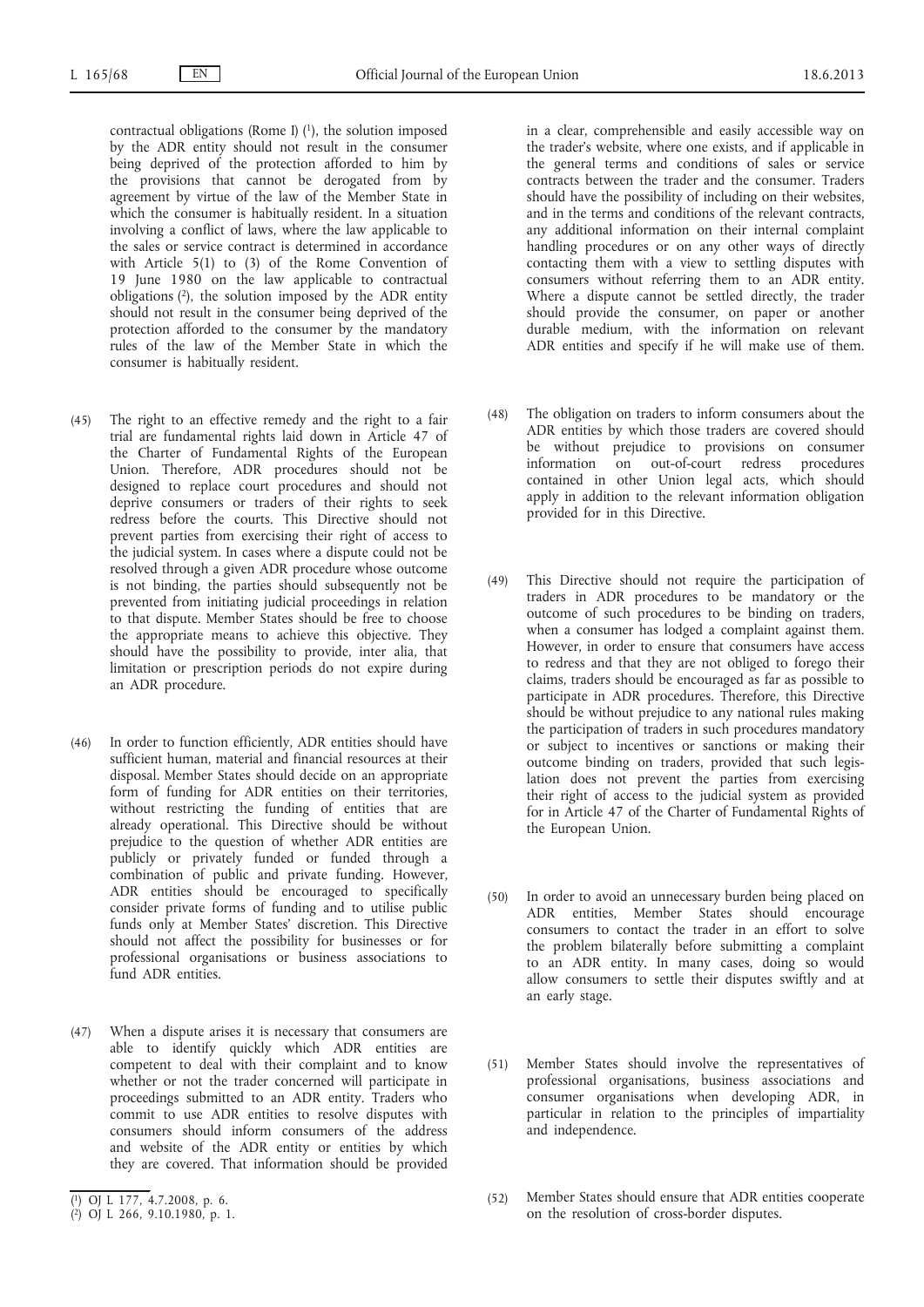- (53) Networks of ADR entities, such as the financial dispute resolution network 'FIN-NET' in the area of financial services, should be strengthened within the Union. Member States should encourage ADR entities to become part of such networks.
- (54) Close cooperation between ADR entities and national authorities should strengthen the effective application of Union legal acts on consumer protection. The Commission and the Member States should facilitate cooperation between the ADR entities, in order to encourage the exchange of best practice and technical expertise and to discuss any problems arising from the operation of ADR procedures. Such cooperation should be supported, inter alia, through the Union's forthcoming Consumer Programme.
- (55) In order to ensure that ADR entities function properly and effectively, they should be closely monitored. For that purpose, each Member States should designate a competent authority or competent authorities which should perform that function. The Commission and competent authorities under this Directive should publish and update a list of ADR entities that comply with this Directive. Member States should ensure that ADR entities, the European Consumer Centre Network, and, where appropriate, the bodies designated in accordance with this Directive publish that list on their website by providing a link to the Commission's website, and whenever possible on a durable medium at their premises. Furthermore, Member States should also encourage relevant consumer organisations and business associations to publish the list. Member States should also ensure the appropriate dissemination of information on what consumers should do if they have a dispute with a trader. In addition, competent authorities should publish regular reports on the development and functioning of ADR entities in their Member States. ADR entities should notify to competent authorities specific information on which those reports should be based. Member States should encourage ADR entities to provide such information using Commission Recommendation 2010/304/EU of 12 May 2010 on the use of a harmonised methodology for classifying and reporting consumer complaints and enquiries  $(1)$ .
- (56) It is necessary for Member States to lay down rules on penalties for infringements of the national provisions adopted to comply with this Directive and to ensure that those rules are implemented. The penalties should be effective, proportionate and dissuasive.
- (57) Regulation (EC) No 2006/2004 of the European Parliament and of the Council of 27 October 2004 on cooperation between national authorities responsible for
- ( 1) OJ L 136, 2.6.2010, p. 1.

the enforcement of consumer protection laws (the Regulation on consumer protection cooperation) (2) should be amended to include a reference to this Directive in its Annex so as to reinforce cross-border cooperation on enforcement of this Directive.

- (58) Directive 2009/22/EC of the European Parliament and of the Council of 23 April 2009 on injunctions for the protection of consumers' interests  $(3)$  (Injunctions Directive) should be amended to include a reference to this Directive in its Annex so as to ensure that the consumers' collective interests laid down in this Directive are protected.
- (59) In accordance with the Joint Political Declaration of 28 September 2011 of Member States and the Commission on explanatory documents (4), Member States have undertaken to accompany, in justified cases, the notification of their transposition measures with one or more documents explaining the relationship between the components of a directive and the corresponding parts of national transposition instruments. With regard to this Directive, the legislator considers the transmission of such documents to be justified.
- (60) Since the objective of this Directive, namely to contribute, through the achievement of a high level of consumer protection and without restricting consumers' access to the courts, to the proper functioning of the internal market, cannot be sufficiently achieved by the Member States and can therefore be better achieved at Union level, the Union may adopt measures, in accordance with the principle of subsidiarity as set out in Article 5 of the Treaty on European Union. In accordance with the principle of proportionality, as set out in that Article, this Directive does not go beyond what is necessary in order to achieve that objective.
- (61) This Directive respects fundamental rights and observes the principles recognised in particular by the Charter of Fundamental Rights of the European Union and specifically Articles 7, 8, 38 and 47 thereof.
- (62) The European Data Protection Supervisor was consulted in accordance with Article  $28(2)$  of Regulation (EC) No 45/2001 of the European Parliament and of the Council of 18 December 2000 on the protection of individuals with regard to the processing of personal data by the Community institutions and bodies and on the free movement of such data  $(5)$  and delivered an opinion on 12 January 2012  $(6)$ ,

( 4) OJ C 369, 17.12.2011, p. 14.

( 6) OJ C 136, 11.5.2012, p. 1.

<sup>(</sup> 2) OJ L 364, 9.12.2004, p. 1.

<sup>(</sup> 3) OJ L 110, 1.5.2009, p. 30.

<sup>(</sup> 5) OJ L 8, 12.1.2001, p. 1.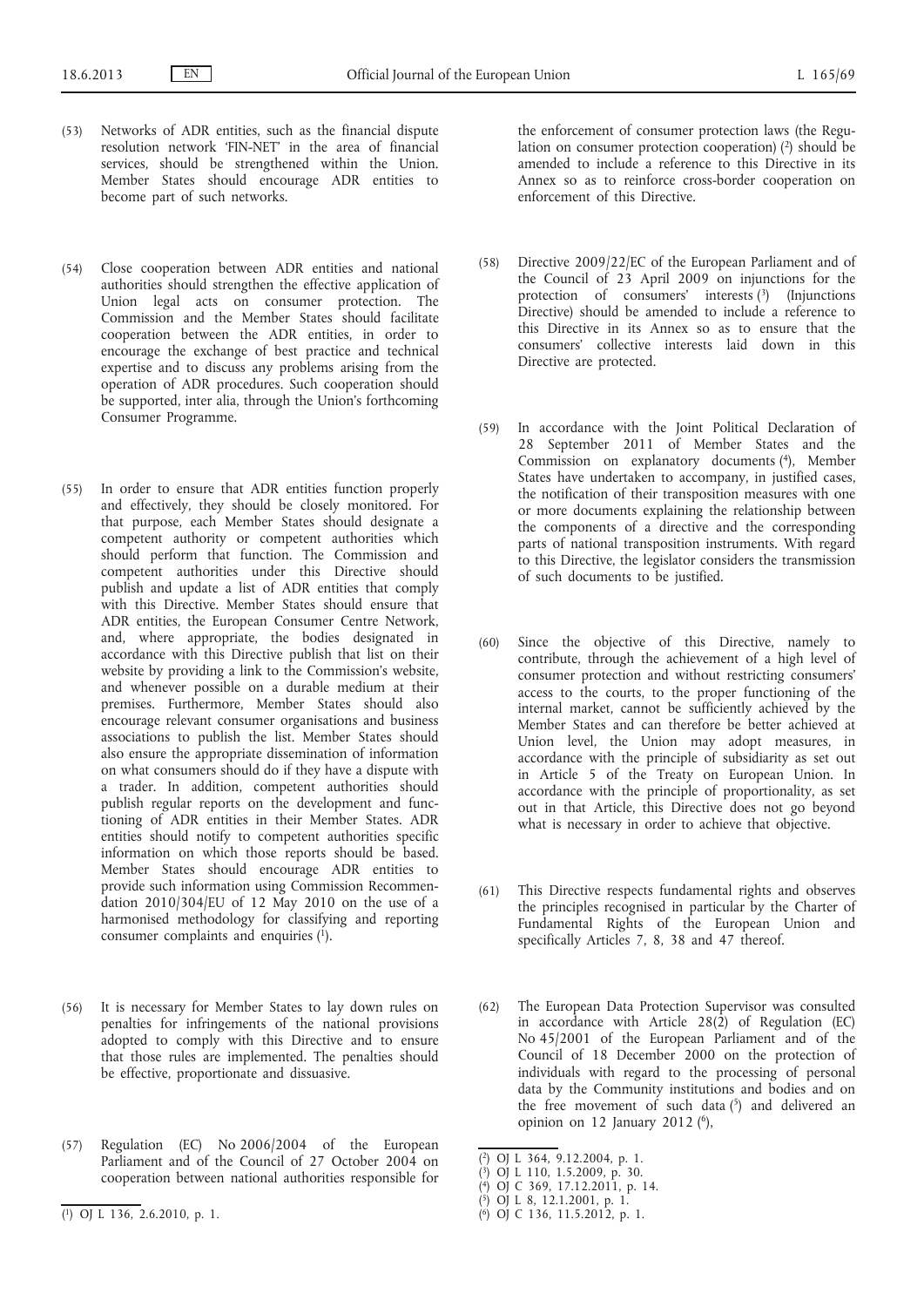HAVE ADOPTED THIS DIRECTIVE:

## CHAPTER I

#### **GENERAL PROVISIONS**

# *Article 1*

# **Subject matter**

The purpose of this Directive is, through the achievement of a high level of consumer protection, to contribute to the proper functioning of the internal market by ensuring that consumers can, on a voluntary basis, submit complaints against traders to entities offering independent, impartial, transparent, effective, fast and fair alternative dispute resolution procedures. This Directive is without prejudice to national legislation making participation in such procedures mandatory, provided that such legislation does not prevent the parties from exercising their right of access to the judicial system.

#### *Article 2*

#### **Scope**

1. This Directive shall apply to procedures for the out-ofcourt resolution of domestic and cross-border disputes concerning contractual obligations stemming from sales contracts or service contracts between a trader established in the Union and a consumer resident in the Union through the intervention of an ADR entity which proposes or imposes a solution or brings the parties together with the aim of facilitating an amicable solution.

2. This Directive shall not apply to:

- (a) procedures before dispute resolution entities where the natural persons in charge of dispute resolution are employed or remunerated exclusively by the individual trader, unless Member States decide to allow such procedures as ADR procedures under this Directive and the requirements set out in Chapter II, including the specific requirements of independence and transparency set out in Article 6(3), are met;
- (b) procedures before consumer complaint-handling systems operated by the trader;
- (c) non-economic services of general interest;
- (d) disputes between traders;
- (e) direct negotiation between the consumer and the trader;
- (f) attempts made by a judge to settle a dispute in the course of a judicial proceeding concerning that dispute;
- (g) procedures initiated by a trader against a consumer;
- (h) health services provided by health professionals to patients to assess, maintain or restore their state of health, including the prescription, dispensation and provision of medicinal products and medical devices;
- (i) public providers of further or higher education.

3. This Directive establishes harmonised quality requirements for ADR entities and ADR procedures in order to ensure that, after its implementation, consumers have access to high-quality, transparent, effective and fair out-of-court redress mechanisms no matter where they reside in the Union. Member States may maintain or introduce rules that go beyond those laid down by this Directive, in order to ensure a higher level of consumer protection.

This Directive acknowledges the competence of Member States to determine whether ADR entities established on their territories are to have the power to impose a solution.

# *Article 3*

#### **Relationship with other Union legal acts**

Save as otherwise set out in this Directive, if any provision of this Directive conflicts with a provision laid down in another Union legal act and relating to out-of-court redress procedures initiated by a consumer against a trader, the provision of this Directive shall prevail.

This Directive shall be without prejudice to Directive 2008/52/EC.

3. Article 13 of this Directive shall be without prejudice to provisions on consumer information on out-of-court redress procedures contained in other Union legal acts which shall apply in addition to that Article.

#### *Article 4*

### **Definitions**

- 1. For the purposes of this Directive:
- (a) 'consumer' means any natural person who is acting for purposes which are outside his trade, business, craft or profession;
- (b) 'trader' means any natural persons, or any legal person irrespective of whether privately or publicly owned, who is acting, including through any person acting in his name or on his behalf, for purposes relating to his trade, business, craft or profession;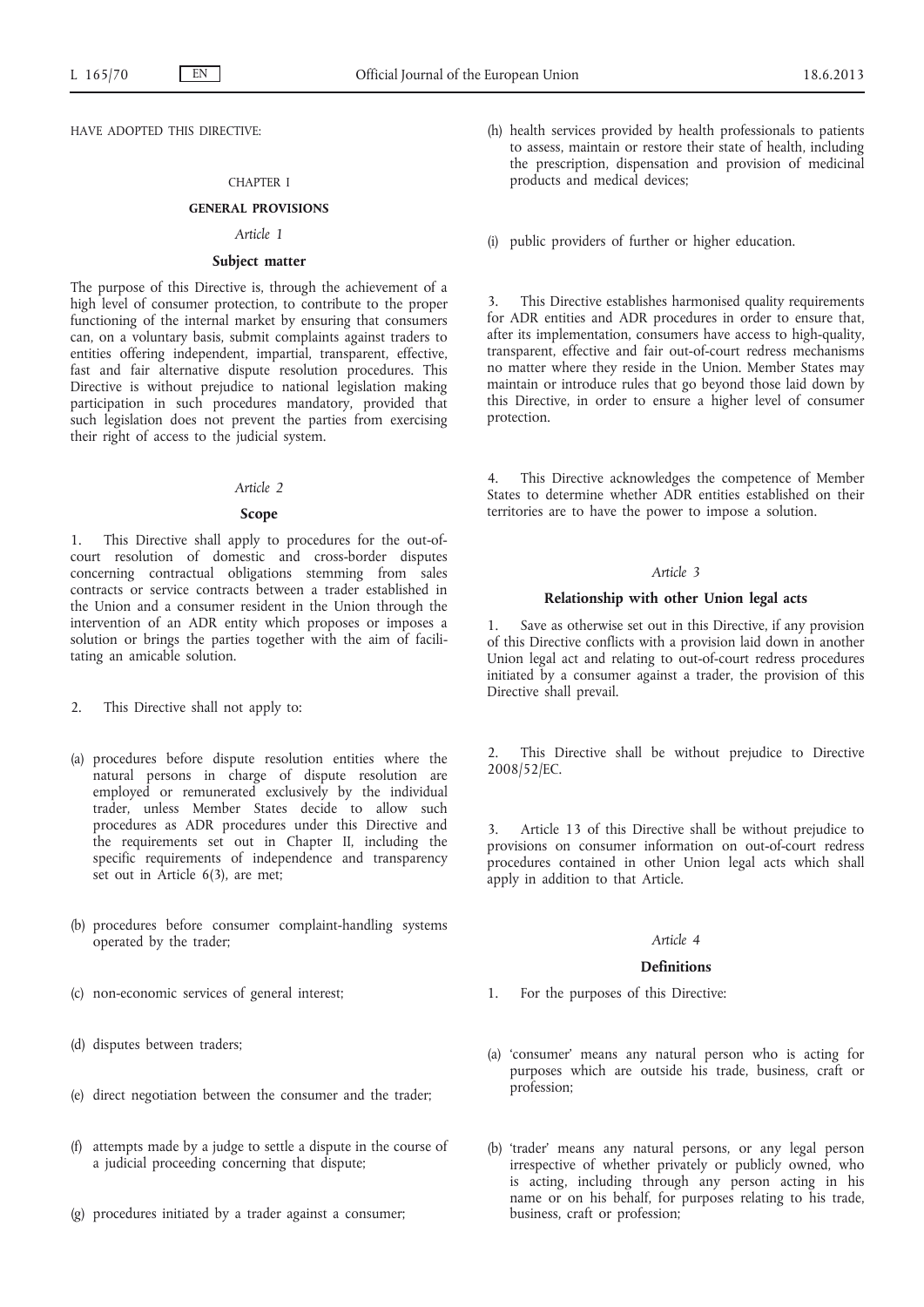- (c) 'sales contract' means any contract under which the trader transfers or undertakes to transfer the ownership of goods to the consumer and the consumer pays or undertakes to pay the price thereof, including any contract having as its object both goods and services;
- (d) 'service contract' means any contract other than a sales contract under which the trader supplies or undertakes to supply a service to the consumer and the consumer pays or undertakes to pay the price thereof;
- (e) 'domestic dispute' means a contractual dispute arising from a sales or service contract where, at the time the consumer orders the goods or services, the consumer is resident in the same Member State as that in which the trader is established;
- (f) 'cross-border dispute' means a contractual dispute arising from a sales or service contract where, at the time the consumer orders the goods or services, the consumer is resident in a Member State other than the Member State in which the trader is established;
- (g) 'ADR procedure' means a procedure, as referred to in Article 2, which complies with the requirements set out in this Directive and is carried out by an ADR entity;
- (h) 'ADR entity' means any entity, however named or referred to, which is established on a durable basis and offers the resolution of a dispute through an ADR procedure and that is listed in accordance with Article 20(2);
- (i) 'competent authority' means any public authority designated by a Member State for the purposes of this Directive and established at national, regional or local level.
- 2. A trader is established:
- if the trader is a natural person, where he has his place of business,
- if the trader is a company or other legal person or association of natural or legal persons, where it has its statutory seat, central administration or place of business, including a branch, agency or any other establishment.
- 3. An ADR entity is established:
- if it is operated by a natural person, at the place where it carries out ADR activities,
- if the entity is operated by a legal person or association of natural or legal persons, at the place where that legal person or association of natural or legal persons carries out ADR activities or has its statutory seat,

— if it is operated by an authority or other public body, at the place where that authority or other public body has its seat.

#### CHAPTER II

# **ACCESS TO AND REQUIREMENTS APPLICABLE TO ADR ENTITIES AND ADR PROCEDURES**

# *Article 5*

# **Access to ADR entities and ADR procedures**

1. Member States shall facilitate access by consumers to ADR procedures and shall ensure that disputes covered by this Directive and which involve a trader established on their respective territories can be submitted to an ADR entity which complies with the requirements set out in this Directive.

- 2. Member States shall ensure that ADR entities:
- (a) maintain an up-to-date website which provides the parties with easy access to information concerning the ADR procedure, and which enables consumers to submit a complaint and the requisite supporting documents online;
- (b) provide the parties, at their request, with the information referred to in point (a) on a durable medium;
- (c) where applicable, enable the consumer to submit a complaint offline;
- (d) enable the exchange of information between the parties via electronic means or, if applicable, by post;
- (e) accept both domestic and cross-border disputes, including disputes covered by Regulation (EU) No 524/2013; and
- (f) when dealing with disputes covered by this Directive, take the necessary measures to ensure that the processing of personal data complies with the rules on the protection of personal data laid down in the national legislation implementing Directive 95/46/EC in the Member State in which the ADR entity is established.

3. Member States may fulfil their obligation under paragraph 1 by ensuring the existence of a residual ADR entity which is competent to deal with disputes as referred to in that paragraph for the resolution of which no existing ADR entity is competent. Member States may also fulfil that obligation by relying on ADR entities established in another Member State or regional, transnational or pan-European dispute resolution entities, where traders from different Member States are covered by the same ADR entity, without prejudice to their responsibility to ensure full coverage and access to ADR entities.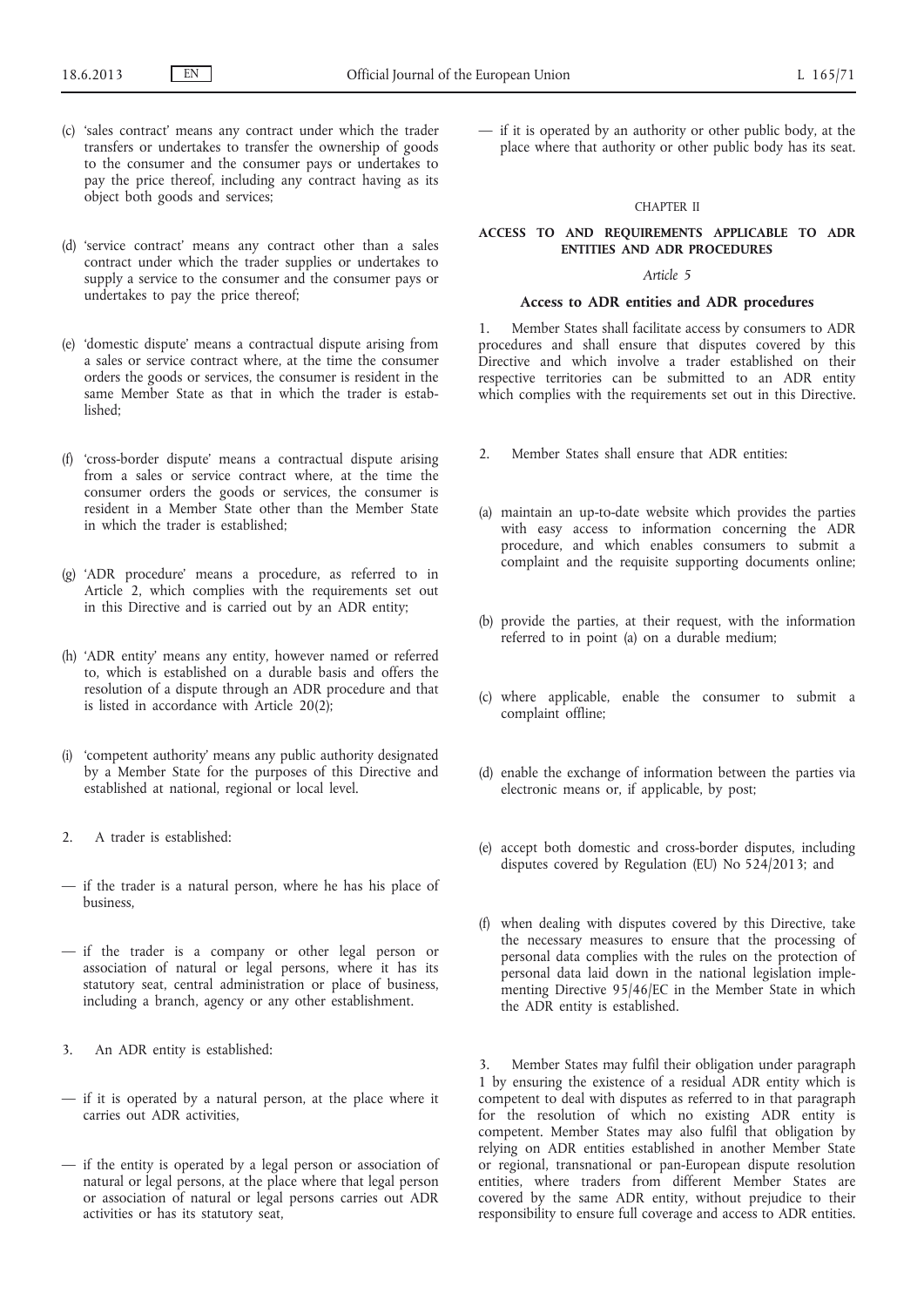4. Member States may, at their discretion, permit ADR entities to maintain and introduce procedural rules that allow them to refuse to deal with a given dispute on the grounds that:

- (a) the consumer did not attempt to contact the trader concerned in order to discuss his complaint and seek, as a first step, to resolve the matter directly with the trader;
- (b) the dispute is frivolous or vexatious;
- (c) the dispute is being or has previously been considered by another ADR entity or by a court;
- (d) the value of the claim falls below or above a pre-specified monetary threshold;
- (e) the consumer has not submitted the complaint to the ADR entity within a pre-specified time limit, which shall not be set at less than one year from the date upon which the consumer submitted the complaint to the trader;
- (f) dealing with such a type of dispute would otherwise seriously impair the effective operation of the ADR entity.

Where, in accordance with its procedural rules, an ADR entity is unable to consider a dispute that has been submitted to it, that ADR entity shall provide both parties with a reasoned explanation of the grounds for not considering the dispute within three weeks of receiving the complaint file.

Such procedural rules shall not significantly impair consumers' access to ADR procedures, including in the case of cross-border disputes.

5. Member States shall ensure that, when ADR entities are permitted to establish pre-specified monetary thresholds in order to limit access to ADR procedures, those thresholds are not set at a level at which they significantly impair the consumers' access to complaint handling by ADR entities.

6. Where, in accordance with the procedural rules referred to in paragraph 4, an ADR entity is unable to consider a complaint that has been submitted to it, a Member State shall not be required to ensure that the consumer can submit his complaint to another ADR entity.

7. Where an ADR entity dealing with disputes in a specific economic sector is competent to consider disputes relating to a trader operating in that sector but which is not a member of the organisation or association forming or funding the ADR entity, the Member State shall be deemed to have fulfilled its obligation under paragraph 1 also with respect to disputes concerning that trader.

#### *Article 6*

# **Expertise, independence and impartiality**

1. Member States shall ensure that the natural persons in charge of ADR possess the necessary expertise and are independent and impartial. This shall be guaranteed by ensuring that such persons:

- (a) possess the necessary knowledge and skills in the field of alternative or judicial resolution of consumer disputes, as well as a general understanding of law;
- (b) are appointed for a term of office of sufficient duration to ensure the independence of their actions, and are not liable to be relieved from their duties without just cause;
- (c) are not subject to any instructions from either party or their representatives;
- (d) are remunerated in a way that is not linked to the outcome of the procedure;
- (e) without undue delay disclose to the ADR entity any circumstances that may, or may be seen to, affect their independence and impartiality or give rise to a conflict of interest with either party to the dispute they are asked to resolve. The obligation to disclose such circumstances shall be a continuing obligation throughout the ADR procedure. It shall not apply where the ADR entity comprises only one natural person.

2. Member States shall ensure that ADR entities have in place procedures to ensure that in the case of circumstances referred to in point (e) of paragraph 1:

- (a) the natural person concerned is replaced by another natural person that shall be entrusted with conducting the ADR procedure; or failing that
- (b) the natural person concerned refrains from conducting the ADR procedure and, where possible, the ADR entity proposes to the parties to submit the dispute to another ADR entity which is competent to deal with the dispute; or failing that
- (c) the circumstances are disclosed to the parties and the natural person concerned is allowed to continue to conduct the ADR procedure only if the parties have not objected after they have been informed of the circumstances and their right to object.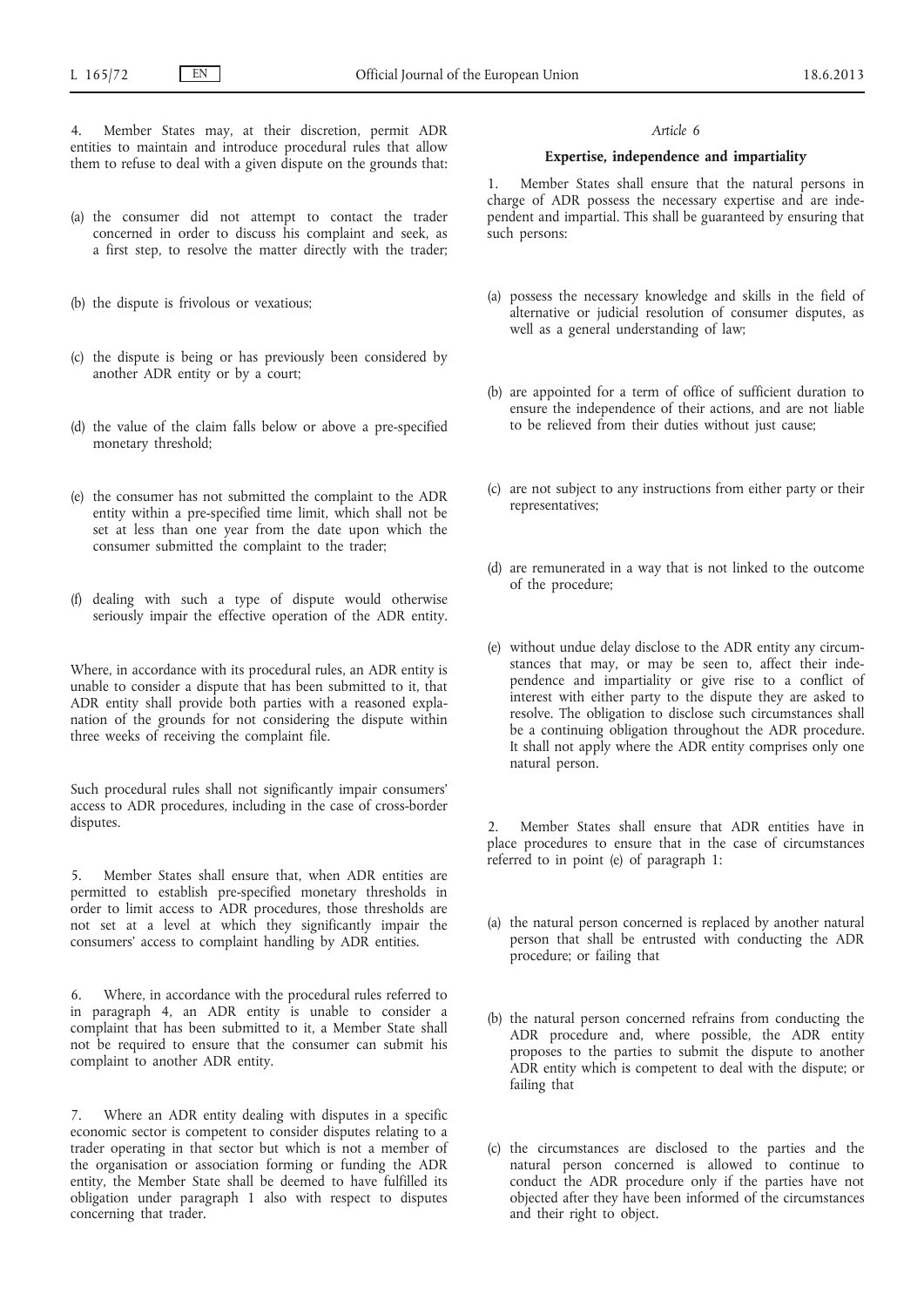This paragraph shall be without prejudice to point (a) of Article 9(2).

Where the ADR entity comprises only one natural person, only points (b) and (c) of the first subparagraph of this paragraph shall apply.

Where Member States decide to allow procedures referred to in point (a) of Article 2(2) as ADR procedures under this Directive, they shall ensure that, in addition to the general requirements set out in paragraphs 1 and 5, those procedures comply with the following specific requirements:

- (a) the natural persons in charge of dispute resolution are nominated by, or form part of, a collegial body composed of an equal number of representatives of consumer organisations and of representatives of the trader and are appointed as result of a transparent procedure;
- (b) the natural persons in charge of dispute resolution are granted a period of office of a minimum of three years to ensure the independence of their actions;
- (c) the natural persons in charge of dispute resolution commit not to work for the trader or a professional organisation or business association of which the trader is a member for a period of three years after their position in the dispute resolution entity has ended;
- (d) the dispute resolution entity does not have any hierarchical or functional link with the trader and is clearly separated from the trader's operational entities and has a sufficient budget at its disposal, which is separate from the trader's general budget, to fulfil its tasks.

4. Where the natural persons in charge of ADR are employed or remunerated exclusively by a professional organisation or a business association of which the trader is a member, Member States shall ensure that, in addition to the general requirements set out in paragraphs 1 and 5, they have a separate and dedicated budget at their disposal which is sufficient to fulfil their tasks.

This paragraph shall not apply where the natural persons concerned form part of a collegial body composed of an equal number of representatives of the professional organisation or business association by which they are employed or remunerated and of consumer organisations.

5. Member States shall ensure that ADR entities where the natural persons in charge of dispute resolution form part of a collegial body provide for an equal number of representatives of consumers' interests and of representatives of traders' interests in that body.

6. For the purposes of point (a) of paragraph 1, Member States shall encourage ADR entities to provide training for natural persons in charge of ADR. If such training is provided, competent authorities shall monitor the training schemes established by ADR entities, on the basis of information communicated to them in accordance with point (g) of Article 19(3).

### *Article 7*

## **Transparency**

1. Member States shall ensure that ADR entities make publicly available on their websites, on a durable medium upon request, and by any other means they consider appropriate, clear and easily understandable information on:

- (a) their contact details, including postal address and e-mail address;
- (b) the fact that ADR entities are listed in accordance with Article 20(2);
- (c) the natural persons in charge of ADR, the method of their appointment and the length of their mandate;
- (d) the expertise, impartiality and independence of the natural persons in charge of ADR, if they are employed or remunerated exclusively by the trader;
- (e) their membership in networks of ADR entities facilitating cross-border dispute resolution, if applicable;
- (f) the types of disputes they are competent to deal with, including any threshold if applicable;
- (g) the procedural rules governing the resolution of a dispute and the grounds on which the ADR entity may refuse to deal with a given dispute in accordance with Article 5(4);
- (h) the languages in which complaints can be submitted to the ADR entity and in which the ADR procedure is conducted;
- (i) the types of rules the ADR entity may use as a basis for the dispute resolution (for example legal provisions, considerations of equity, codes of conduct);
- (j) any preliminary requirements the parties may have to meet before an ADR procedure can be instituted, including the requirement that an attempt be made by the consumer to resolve the matter directly with the trader;
- (k) whether or not the parties can withdraw from the procedure;
- (l) the costs, if any, to be borne by the parties, including any rules on awarding costs at the end of the procedure;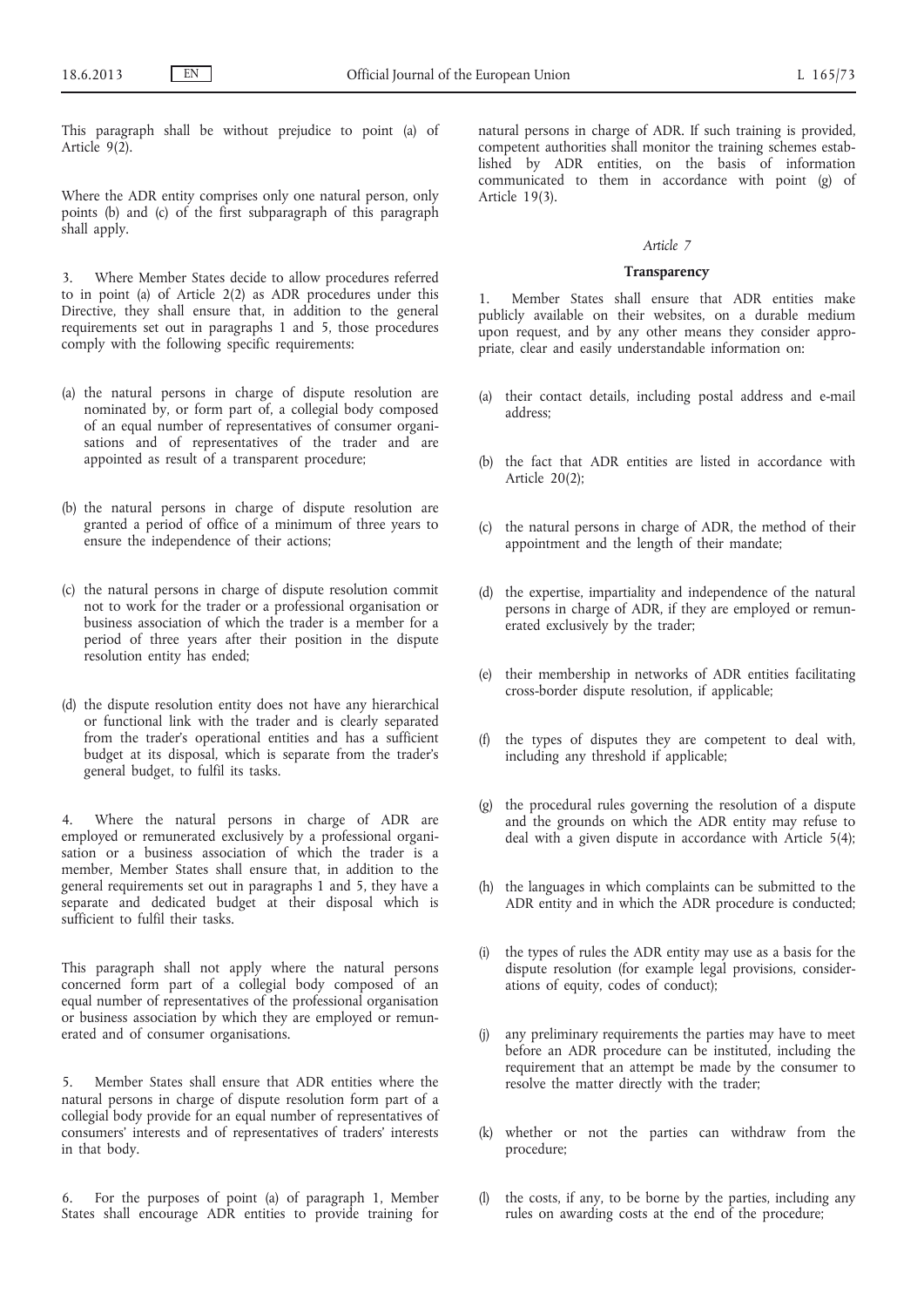- (m) the average length of the ADR procedure;
- (n) the legal effect of the outcome of the ADR procedure, including the penalties for non-compliance in the case of a decision having binding effect on the parties, if applicable;
- (o) the enforceability of the ADR decision, if relevant.

2. Member States shall ensure that ADR entities make publicly available on their websites, on a durable medium upon request, and by any other means they consider appropriate, annual activity reports. Those reports shall include the following information relating to both domestic and crossborder disputes:

- (a) the number of disputes received and the types of complaints to which they related;
- (b) any systematic or significant problems that occur frequently and lead to disputes between consumers and traders; such information may be accompanied by recommendations as to how such problems can be avoided or resolved in future, in order to raise traders' standards and to facilitate the exchange of information and best practices;
- (c) the rate of disputes the ADR entity has refused to deal with and the percentage share of the types of grounds for such refusal as referred to in Article 5(4);
- (d) in the case of procedures referred to in point (a) of Article 2(2), the percentage shares of solutions proposed or imposed in favour of the consumer and in favour of the trader, and of disputes resolved by an amicable solution;
- (e) the percentage share of ADR procedures which were discontinued and, if known, the reasons for their discontinuation;
- (f) the average time taken to resolve disputes;
- (g) the rate of compliance, if known, with the outcomes of the ADR procedures;
- (h) cooperation of ADR entities within networks of ADR entities which facilitate the resolution of cross-border disputes, if applicable.

# *Article 8*

# **Effectiveness**

Member States shall ensure that ADR procedures are effective and fulfil the following requirements:

(a) the ADR procedure is available and easily accessible online and offline to both parties irrespective of where they are;

- (b) the parties have access to the procedure without being obliged to retain a lawyer or a legal advisor, but the procedure shall not deprive the parties of their right to independent advice or to be represented or assisted by a third party at any stage of the procedure;
- (c) the ADR procedure is free of charge or available at a nominal fee for consumers;
- (d) the ADR entity which has received a complaint notifies the parties to the dispute as soon as it has received all the documents containing the relevant information relating to the complaint;
- (e) the outcome of the ADR procedure is made available within a period of 90 calendar days from the date on which the ADR entity has received the complete complaint file. In the case of highly complex disputes, the ADR entity in charge may, at its own discretion, extend the 90 calendar days' time period. The parties shall be informed of any extension of that period and of the expected length of time that will be needed for the conclusion of the dispute.

#### *Article 9*

# **Fairness**

- 1. Member States shall ensure that in ADR procedures:
- (a) the parties have the possibility, within a reasonable period of time, of expressing their point of view, of being provided by the ADR entity with the arguments, evidence, documents and facts put forward by the other party, any statements made and opinions given by experts, and of being able to comment on them;
- (b) the parties are informed that they are not obliged to retain a lawyer or a legal advisor, but they may seek independent advice or be represented or assisted by a third party at any stage of the procedure;
- (c) the parties are notified of the outcome of the ADR procedure in writing or on a durable medium, and are given a statement of the grounds on which the outcome is based.

2. In ADR procedures which aim at resolving the dispute by proposing a solution, Member States shall ensure that:

(a) The parties have the possibility of withdrawing from the procedure at any stage if they are dissatisfied with the performance or the operation of the procedure. They shall be informed of that right before the procedure commences. Where national rules provide for mandatory participation by the trader in ADR procedures, this point shall apply only to the consumer.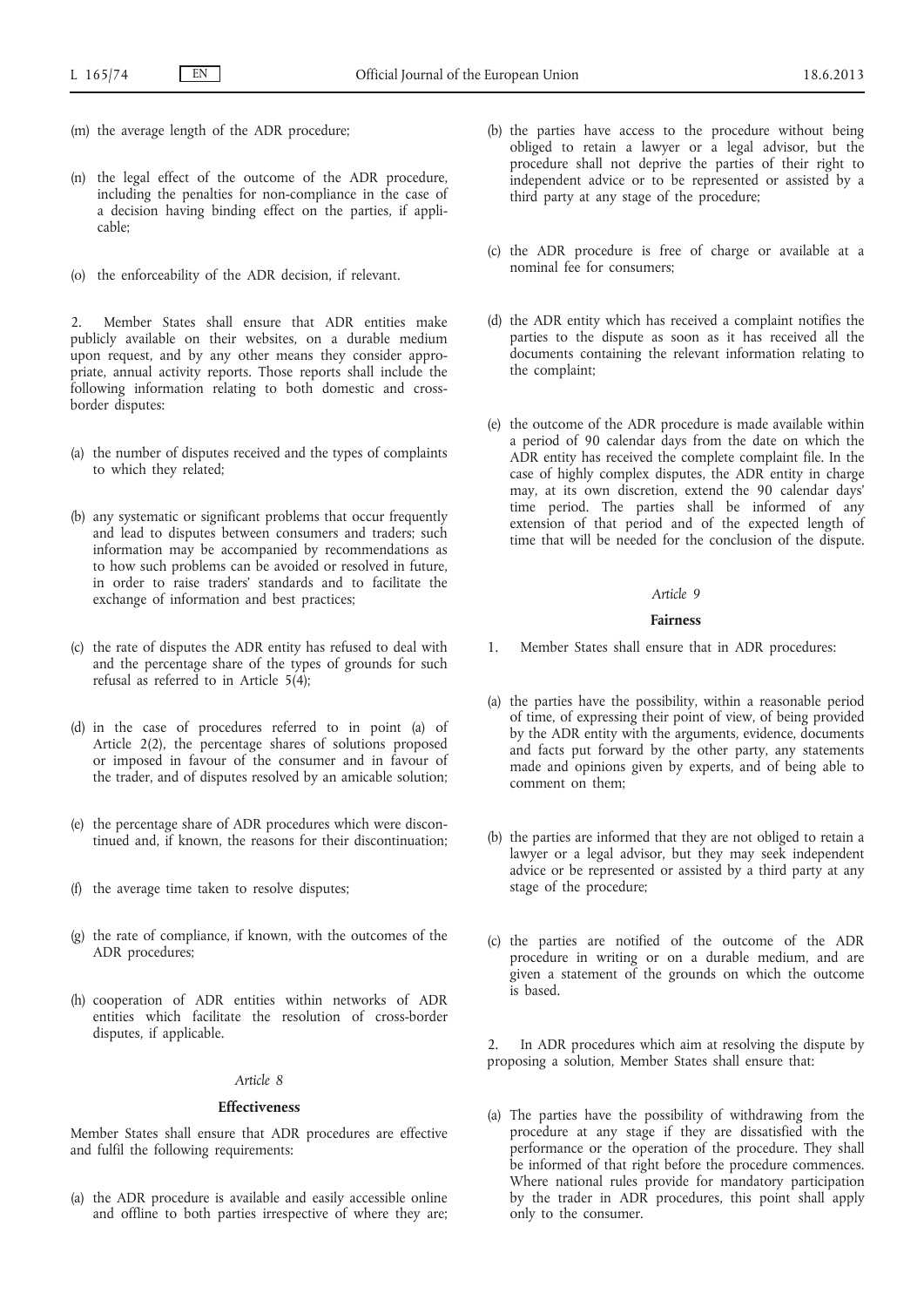- (b) The parties, before agreeing or following a proposed solution, are informed that:
	- (i) they have the choice as to whether or not to agree to or follow the proposed solution;
	- (ii) participation in the procedure does not preclude the possibility of seeking redress through court proceedings;
	- (iii) the proposed solution may be different from an outcome determined by a court applying legal rules.
- (c) The parties, before agreeing to or following a proposed solution, are informed of the legal effect of agreeing to or following such a proposed solution.
- (d) The parties, before expressing their consent to a proposed solution or amicable agreement, are allowed a reasonable period of time to reflect.

3. Where, in accordance with national law, ADR procedures provide that their outcome becomes binding on the trader once the consumer has accepted the proposed solution, Article 9(2) shall be read as applicable only to the consumer.

# *Article 10*

#### **Liberty**

1. Member States shall ensure that an agreement between a consumer and a trader to submit complaints to an ADR entity is not binding on the consumer if it was concluded before the dispute has materialised and if it has the effect of depriving the consumer of his right to bring an action before the courts for the settlement of the dispute.

2. Member States shall ensure that in ADR procedures which aim at resolving the dispute by imposing a solution the solution imposed may be binding on the parties only if they were informed of its binding nature in advance and specifically accepted this. Specific acceptance by the trader is not required if national rules provide that solutions are binding on traders.

# *Article 11*

# **Legality**

1. Member States shall ensure that in ADR procedures which aim at resolving the dispute by imposing a solution on the consumer:

(a) in a situation where there is no conflict of laws, the solution imposed shall not result in the consumer being deprived of the protection afforded to him by the provisions that cannot be derogated from by agreement by virtue of the law of the Member State where the consumer and the trader are habitually resident;

- (b) in a situation involving a conflict of laws, where the law applicable to the sales or service contract is determined in accordance with Article 6(1) and (2) of Regulation (EC) No 593/2008, the solution imposed by the ADR entity shall not result in the consumer being deprived of the protection afforded to him by the provisions that cannot be derogated from by agreement by virtue of the law of the Member State in which he is habitually resident;
- (c) in a situation involving a conflict of laws, where the law applicable to the sales or service contract is determined in accordance with Article 5(1) to (3) of the Rome Convention of 19 June 1980 on the law applicable to contractual obligations, the solution imposed by the ADR entity shall not result in the consumer being deprived of the protection afforded to him by the mandatory rules of the law of the Member State in which he is habitually resident.

2. For the purposes of this Article, 'habitual residence' shall be determined in accordance with Regulation (EC) No 593/2008.

# *Article 12*

# **Effect of ADR procedures on limitation and prescription periods**

1. Member States shall ensure that parties who, in an attempt to settle a dispute, have recourse to ADR procedures the outcome of which is not binding, are not subsequently prevented from initiating judicial proceedings in relation to that dispute as a result of the expiry of limitation or prescription periods during the ADR procedure.

Paragraph 1 shall be without prejudice to provisions on limitation or prescription contained in international agreements to which Member States are party.

#### CHAPTER III

#### **INFORMATION AND COOPERATION**

#### *Article 13*

#### **Consumer information by traders**

1. Member States shall ensure that traders established on their territories inform consumers about the ADR entity or ADR entities by which those traders are covered, when those traders commit to or are obliged to use those entities to resolve disputes with consumers. That information shall include the website address of the relevant ADR entity or ADR entities.

2. The information referred to in paragraph 1 shall be provided in a clear, comprehensible and easily accessible way on the traders' website, where one exists, and, if applicable, in the general terms and conditions of sales or service contracts between the trader and a consumer.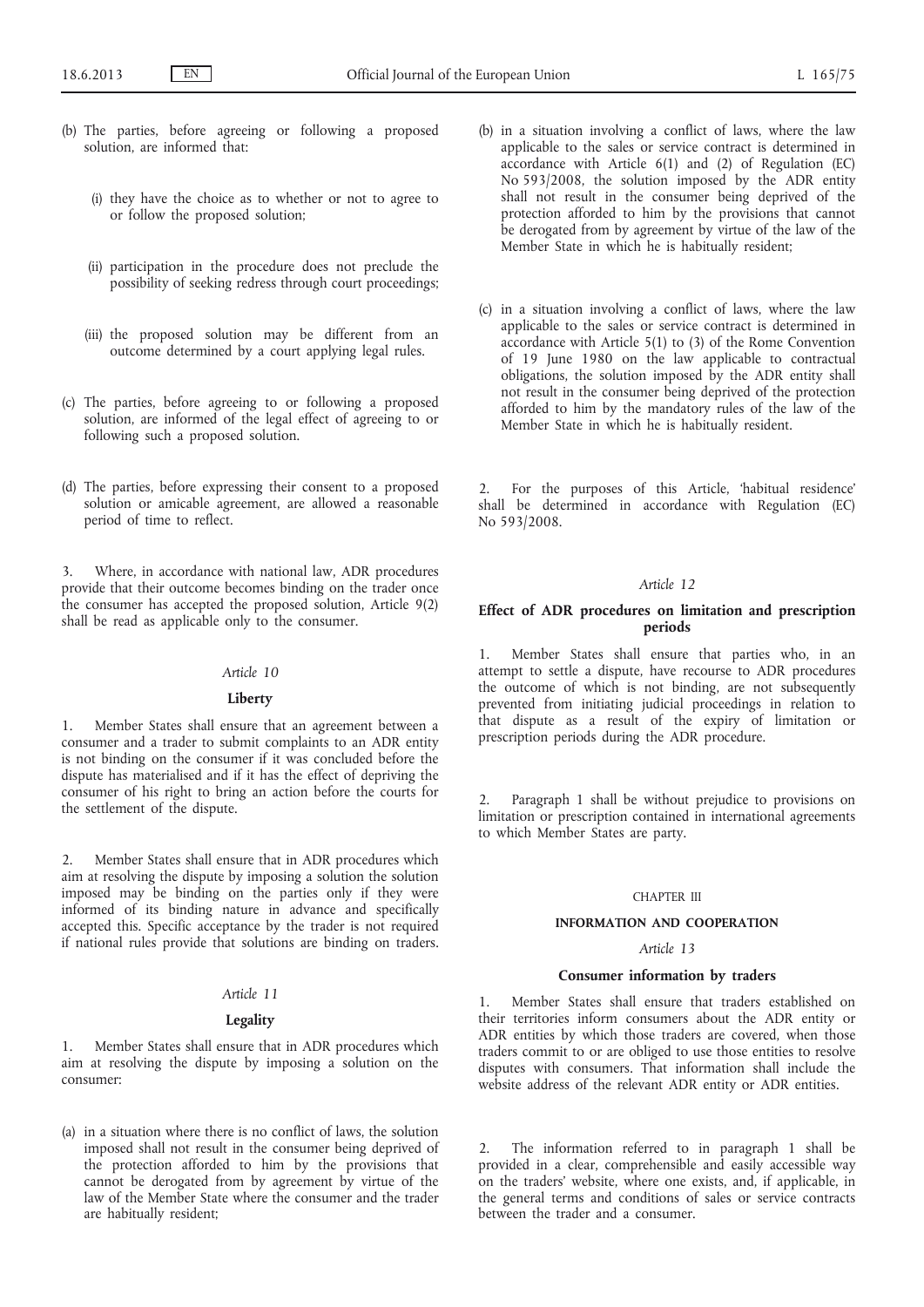Member States shall ensure that, in cases where a dispute between a consumer and a trader established in their territory could not be settled further to a complaint submitted directly by the consumer to the trader, the trader provides the consumer with the information referred to in paragraph 1, specifying whether he will make use of the relevant ADR entities to settle the dispute. That information shall be provided on paper or on another durable medium.

# *Article 14*

#### **Assistance for consumers**

1. Member States shall ensure that, with regard to disputes arising from cross-border sales or service contracts, consumers can obtain assistance to access the ADR entity operating in another Member State which is competent to deal with their cross-border dispute.

2. Member States shall confer responsibility for the task referred to in paragraph 1 on their centres of the European Consumer Centre Network, on consumer organisations or on any other body.

#### *Article 15*

#### **General information**

Member States shall ensure that ADR entities, the centres of the European Consumer Centre Network and, where appropriate, the bodies designated in accordance with Article  $14(2)$ make publicly available on their websites, by providing a link to the Commission's website, and whenever possible on a durable medium at their premises, the list of ADR entities referred to in Article 20(4).

2. Member States shall encourage relevant consumer organisations and business associations to make publicly available on their websites, and by any other means they consider appropriate, the list of ADR entities referred to in Article 20(4).

3. The Commission and Member States shall ensure appropriate dissemination of information on how consumers can access ADR procedures for resolving disputes covered by this **Directive** 

4. The Commission and the Member States shall take accompanying measures to encourage consumer organisations and professional organisations, at Union and at national level, to raise awareness of ADR entities and their procedures and to promote ADR take-up by traders and consumers. Those bodies shall also be encouraged to provide consumers with information about competent ADR entities when they receive complaints from consumers.

## *Article 16*

# **Cooperation and exchanges of experience between ADR entities**

Member States shall ensure that ADR entities cooperate in the resolution of cross-border disputes and conduct regular exchanges of best practices as regards the settlement of both cross-border and domestic disputes.

2. The Commission shall support and facilitate the networking of national ADR entities and the exchange and dissemination of their best practices and experiences.

3. Where a network of ADR entities facilitating the resolution of cross-border disputes exists in a sector-specific area within the Union, Member States shall encourage ADR entities that deal with disputes in that area to become a member of that network.

The Commission shall publish a list containing the names and contact details of the networks referred to in paragraph 3. The Commission shall, when necessary, update this list.

# *Article 17*

# **Cooperation between ADR entities and national authorities enforcing Union legal acts on consumer protection**

1. Member States shall ensure cooperation between ADR entities and national authorities entrusted with the enforcement of Union legal acts on consumer protection.

2. This cooperation shall in particular include mutual exchange of information on practices in specific business sectors about which consumers have repeatedly lodged complaints. It shall also include the provision of technical assessment and information by such national authorities to ADR entities where such assessment or information is necessary for the handling of individual disputes and is already available.

Member States shall ensure that cooperation and mutual information exchanges referred to in paragraphs 1 and 2 comply with the rules on the protection of personal data laid down in Directive 95/46/EC.

This Article shall be without prejudice to provisions on professional and commercial secrecy which apply to the national authorities enforcing Union legal acts on consumer protection. ADR entities shall be subject to rules of professional secrecy or other equivalent duties of confidentiality laid down in the legislation of the Member States where they are established.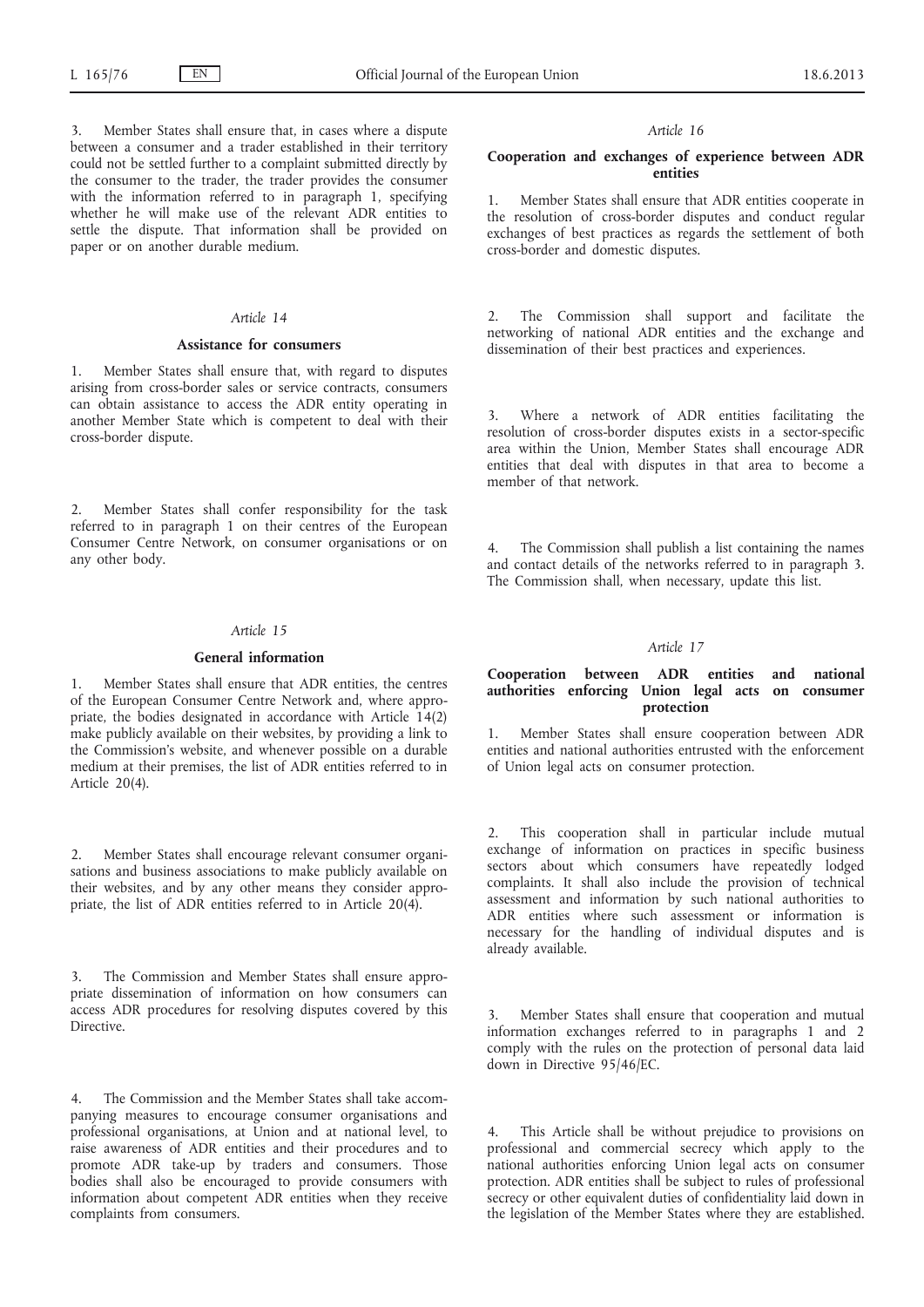#### CHAPTER IV

#### **THE ROLE OF COMPETENT AUTHORITIES AND THE COMMISSION**

#### *Article 18*

#### **Designation of competent authorities**

1. Each Member State shall designate a competent authority which shall carry out the functions set out in Articles 19 and 20. Each Member State may designate more than one competent authority. If a Member State does so, it shall determine which of the competent authorities designated is the single point of contact for the Commission. Each Member State shall communicate the competent authority or, where appropriate, the competent authorities, including the single point of contact it has designated, to the Commission.

The Commission shall establish a list of the competent authorities including, where appropriate, the single point of contact communicated to it in accordance with paragraph 1, and publish that list in the *Official Journal of the European Union*.

#### *Article 19*

## **Information to be notified to competent authorities by dispute resolution entities**

1. Member States shall ensure that dispute resolution entities established on their territories, which intend to qualify as ADR entities under this Directive and be listed in accordance with Article 20(2), notify to the competent authority the following:

- (a) their name, contact details and website address;
- (b) information on their structure and funding, including information on the natural persons in charge of dispute resolution, their remuneration, term of office and by whom they are employed;
- (c) their procedural rules;
- (d) their fees, if applicable;
- (e) the average length of the dispute resolution procedures;
- (f) the language or languages in which complaints can be submitted and the dispute resolution procedure conducted;
- (g) a statement on the types of disputes covered by the dispute resolution procedure;
- (h) the grounds on which the dispute resolution entity may refuse to deal with a given dispute in accordance with Article 5(4);

(i) a reasoned statement on whether the entity qualifies as an ADR entity falling within the scope of this Directive and complies with the quality requirements set out in Chapter II.

In the event of changes to the information referred to in points (a) to (h), ADR entities shall without undue delay notify those changes to the competent authority.

Where Member States decide to allow procedures as referred to in point (a) of Article 2(2), they shall ensure that ADR entities applying such procedures notify to the competent authority, in addition to the information and statements referred to in paragraph 1, the information necessary to assess their compliance with the specific additional requirements of independence and transparency set out in Article 6(3).

3. Member States shall ensure that ADR entities communicate to the competent authorities every two years information on:

- (a) the number of disputes received and the types of complaints to which they related;
- (b) the percentage share of ADR procedures which were discontinued before an outcome was reached;
- (c) the average time taken to resolve the disputes received;
- (d) the rate of compliance, if known, with the outcomes of the ADR procedures;
- (e) any systematic or significant problems that occur frequently and lead to disputes between consumers and traders. The information communicated in this regard may be accompanied by recommendations as to how such problems can be avoided or resolved in future;
- (f) where applicable, an assessment of the effectiveness of their cooperation within networks of ADR entities facilitating the resolution of cross-border disputes;
- (g) where applicable, the training provided to natural persons in charge of ADR in accordance with Article 6(6);
- (h) an assessment of the effectiveness of the ADR procedure offered by the entity and of possible ways of improving its performance.

#### *Article 20*

## **Role of the competent authorities and of the Commission**

1. Each competent authority shall assess, in particular on the basis of the information it has received in accordance with Article 19(1), whether the dispute resolution entities notified to it qualify as ADR entities falling within the scope of this Directive and comply with the quality requirements set out in Chapter II and in national provisions implementing it, including national provisions going beyond the requirements of this Directive, in conformity with Union law.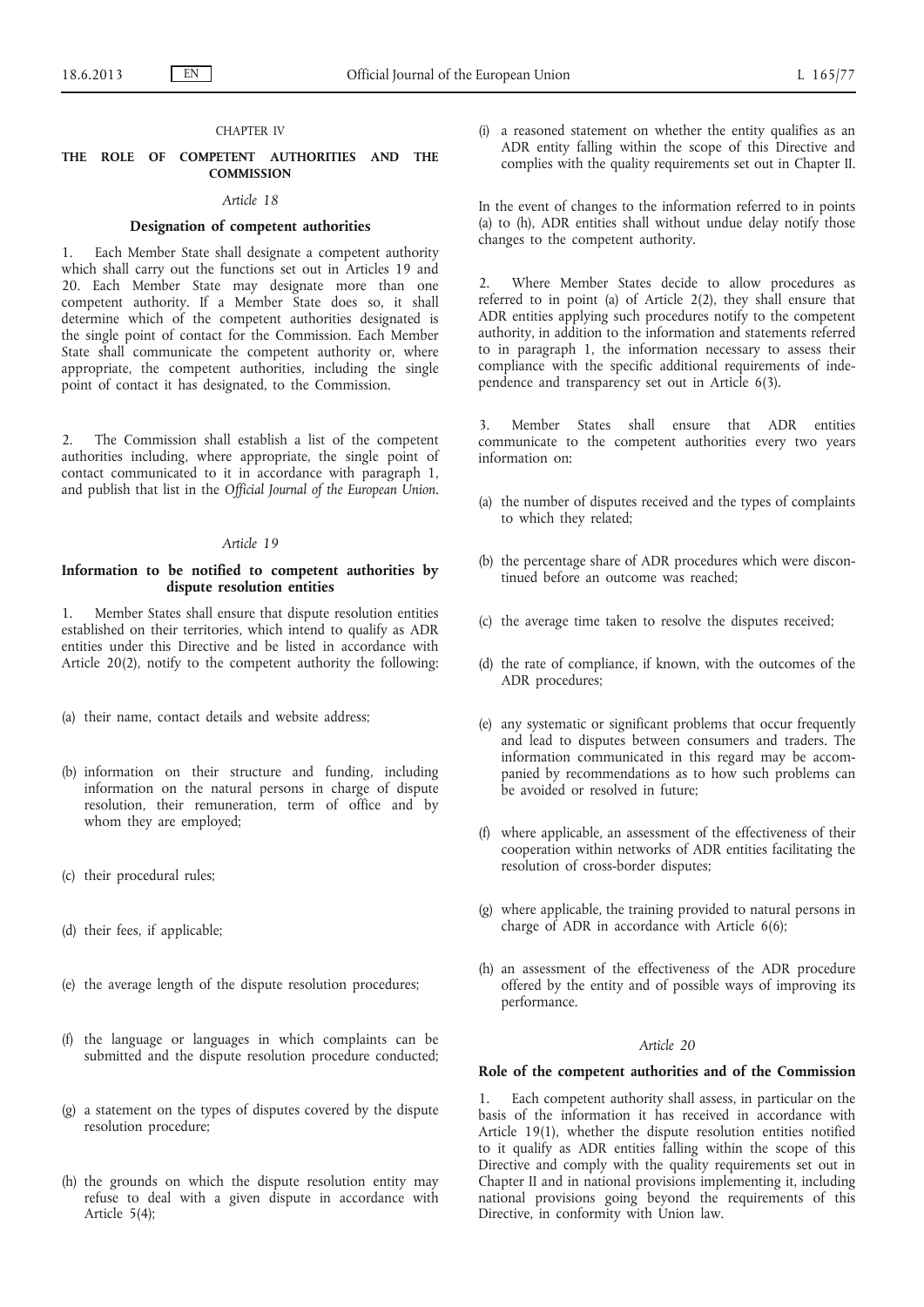Each competent authority shall, on the basis of the assessment referred to in paragraph 1, list all the ADR entities that have been notified to it and fulfil the conditions set out in paragraph 1.

That list shall include the following:

- (a) the name, the contact details and the website addresses of the ADR entities referred to in the first subparagraph;
- (b) their fees, if applicable;
- (c) the language or languages in which complaints can be submitted and the ADR procedure conducted;
- (d) the types of disputes covered by the ADR procedure;
- (e) the sectors and categories of disputes covered by each ADR entity;
- (f) the need for the physical presence of the parties or of their representatives, if applicable, including a statement by the ADR entity on whether the ADR procedure is or can be conducted as an oral or a written procedure;
- (g) the binding or non-binding nature of the outcome of the procedure; and
- (h) the grounds on which the ADR entity may refuse to deal with a given dispute in accordance with Article 5(4).

Each competent authority shall notify the list referred to in the first subparagraph of this paragraph to the Commission. If any changes are notified to the competent authority in accordance with the second subparagraph of Article 19(1), that list shall be updated without undue delay and the relevant information notified to the Commission.

If a dispute resolution entity listed as ADR entity under this Directive no longer complies with the requirements referred to in paragraph 1, the competent authority concerned shall contact that dispute resolution entity, stating the requirements the dispute resolution entity fails to comply with and requesting it to ensure compliance immediately. If the dispute resolution entity after a period of three months still does not fulfil the requirements referred to in paragraph 1, the competent authority shall remove the dispute resolution entity from the list referred to in the first subparagraph of this paragraph. That list shall be updated without undue delay and the relevant information notified to the Commission.

3. If a Member State has designated more than one competent authority, the list and its updates referred to in paragraph 2 shall be notified to the Commission by the single point of contact referred to in Article 18(1). That list and those updates shall relate to all ADR entities established in that Member State.

4. The Commission shall establish a list of the ADR entities notified to it in accordance with paragraph 2 and update that list whenever changes are notified to the Commission. The Commission shall make publicly available that list and its updates on its website and on a durable medium. The Commission shall transmit that list and its updates to the competent authorities. Where a Member State has designated a single point of contact in accordance with Article 18(1), the Commission shall transmit that list and its updates to the single point of contact.

5. Each competent authority shall make publicly available the consolidated list of ADR entities referred to in paragraph 4 on its website by providing a link to the relevant Commission website. In addition, each competent authority shall make publicly available that consolidated list on a durable medium.

6. By 9 July 2018, and every four years thereafter, each competent authority shall publish and send to the Commission a report on the development and functioning of ADR entities. That report shall in particular:

- (a) identify best practices of ADR entities;
- (b) point out the shortcomings, supported by statistics, that hinder the functioning of ADR entities for both domestic and cross-border disputes, where appropriate;
- (c) make recommendations on how to improve the effective and efficient functioning of ADR entities, where appropriate.

7. If a Member State has designated more than one competent authority in accordance with Article 18(1), the report referred to in paragraph 6 of this Article shall be published by the single point of contact referred to in Article 18(1). That report shall relate to all ADR entities established in that Member State.

#### CHAPTER V

## **FINAL PROVISIONS**

# *Article 21*

# **Penalties**

Member States shall lay down the rules on penalties applicable to infringements of the national provisions adopted in particular pursuant to Article 13 and shall take all measures necessary to ensure that they are implemented. The penalties provided for shall be effective, proportionate and dissuasive.